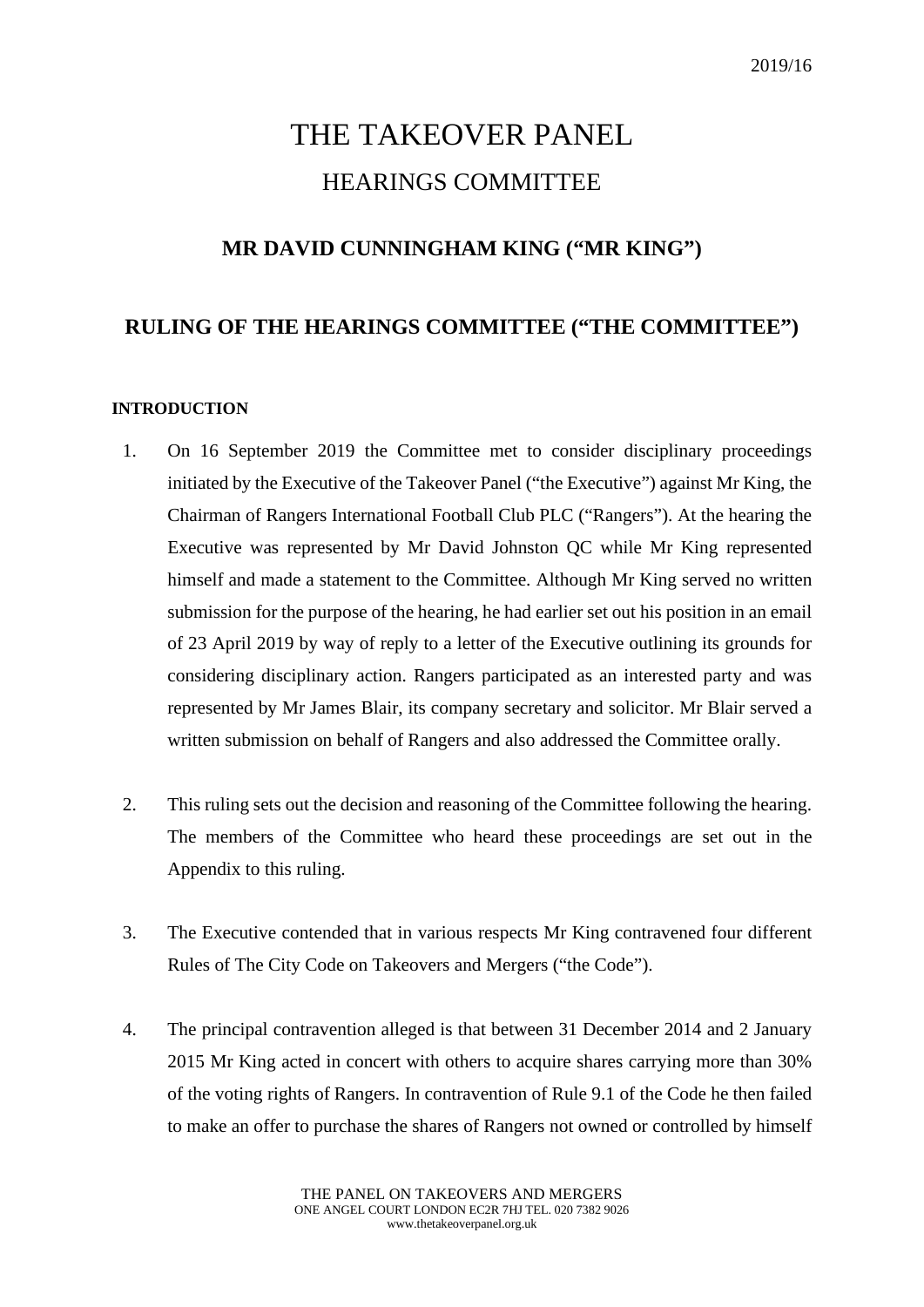or by those with whom he had acted in concert. He persisted in this failure notwithstanding a ruling of the Executive that he make a mandatory Rule 9 offer at the price of 20 pence per share and notwithstanding later rulings of the Committee and the Takeover Appeal Board ("the Board") upholding the Executive's ruling.

- 5. In the event, as explained more fully below, the Executive was forced to commence proceedings in the Court of Session in Edinburgh under section 955 of the Companies Act 2006 for an order compelling the making of a Rule 9 offer and to initiate proceedings for contempt of court when an order (or interlocutor) of the Inner House of the Court of Session directing the making of such an offer was not carried out within the time stipulated.
- 6. The contempt proceedings came on for hearing before the Outer House of the Court of Session on 29/30 November 2018 and were adjourned against various undertakings to the court by Mr King including an undertaking to ensure that an offer in full compliance with the Code be made by 17:30 GMT on 25 January 2019.
- 7. On 25 January 2019 Mr King finally procured the publication of a Code-compliant offer document by Laird Investments (Pty) Limited ("Laird"), a private, South-African based company ultimately owned by a trust of which Mr King and his family are beneficiaries.
- 8. By the time the Laird offer was posted just over four years had elapsed since Mr King had procured the purchase of shares giving the concert party of which he was a member a controlling interest, thereby triggering the obligation to make a Rule 9 offer for the remaining shares of Rangers.
- 9. On 15 February 2019 it was announced that shares held or controlled by the concert party plus acceptances received amounted to 47.12% of Rangers' issued share capital. Accordingly, the acceptances received (when combined with shares already held) fell short of the 50% acceptance condition set out in Rule 9.3 of the Code and the offer lapsed.
- 10. Mr King does not dispute that he contravened Rule 9 of the Code in the respects broadly summarised above, but he advances various points in mitigation which he invites the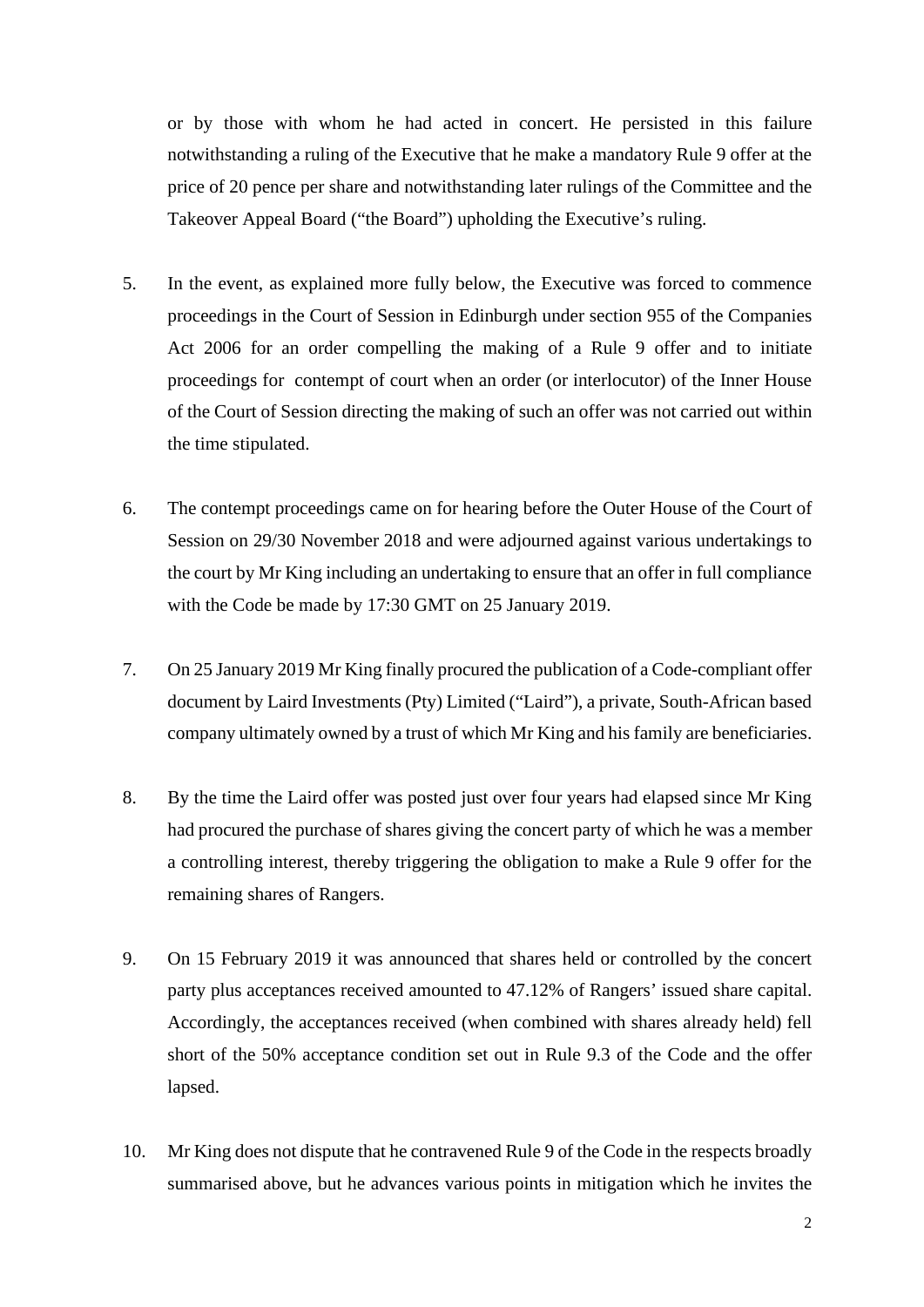Committee to take into account in deciding upon the appropriate disciplinary action. We deal with this more fully below.

- 11. The other Code contraventions alleged by the Executive all stem from or relate to Mr King's obligation to procure the making of a Rule 9 offer following the acquisition of Rangers shares by the concert party during the period 31 December 2014 to 2 January 2015.
- 12. The Executive alleges that in breach of section 9(a) of the Introduction to the Code Mr King provided incorrect and misleading answers to the Executive during the course of its investigation of the circumstances in which he and the persons with whom he was later found to have acted in concert procured the purchase of shares in Rangers during the period in question. It is alleged in particular that when first questioned by Mr Christopher Jillings of the Executive during January 2015, Mr King attempted to mislead him by denying that he and Mr George Letham (one of the group of three with whom Mr King was later found to have acted in concert) had communicated with a view to co-ordinating their respective share purchases at the end of 2014. This was later shown to be untrue by emails passing between Messrs King and Letham at the end of 2014. These emails (to which the Committee refers below) were not produced by Mr King, who claimed in response to a request for production from the Executive that he had deleted his emails and could not recover them: they were obtained from Cantor Fitzgerald, the brokers instructed by Mr King in connection with the purchase of the relevant shares.
- 13. The Executive also alleges that despite being reminded in an email from Mr Letham on 31 December 2014 that they would have to make a mandatory offer unless their aggregate holdings remained under 30% of Rangers' equity share capital, Mr King went ahead and procured the purchase of shares that took the concert party's overall holdings to 34.05%. Despite this and in breach of section 6(b) of the Introduction to the Code, Mr King failed to consult the Executive on the implications of these acquisitions.
- 14. Finally, the Executive alleges that in contravention of Rule 24.8 of the Code Mr King failed to provide for cash confirmation in the Laird offer document prepared in purported compliance with the interlocutor of the Inner House made on 28 February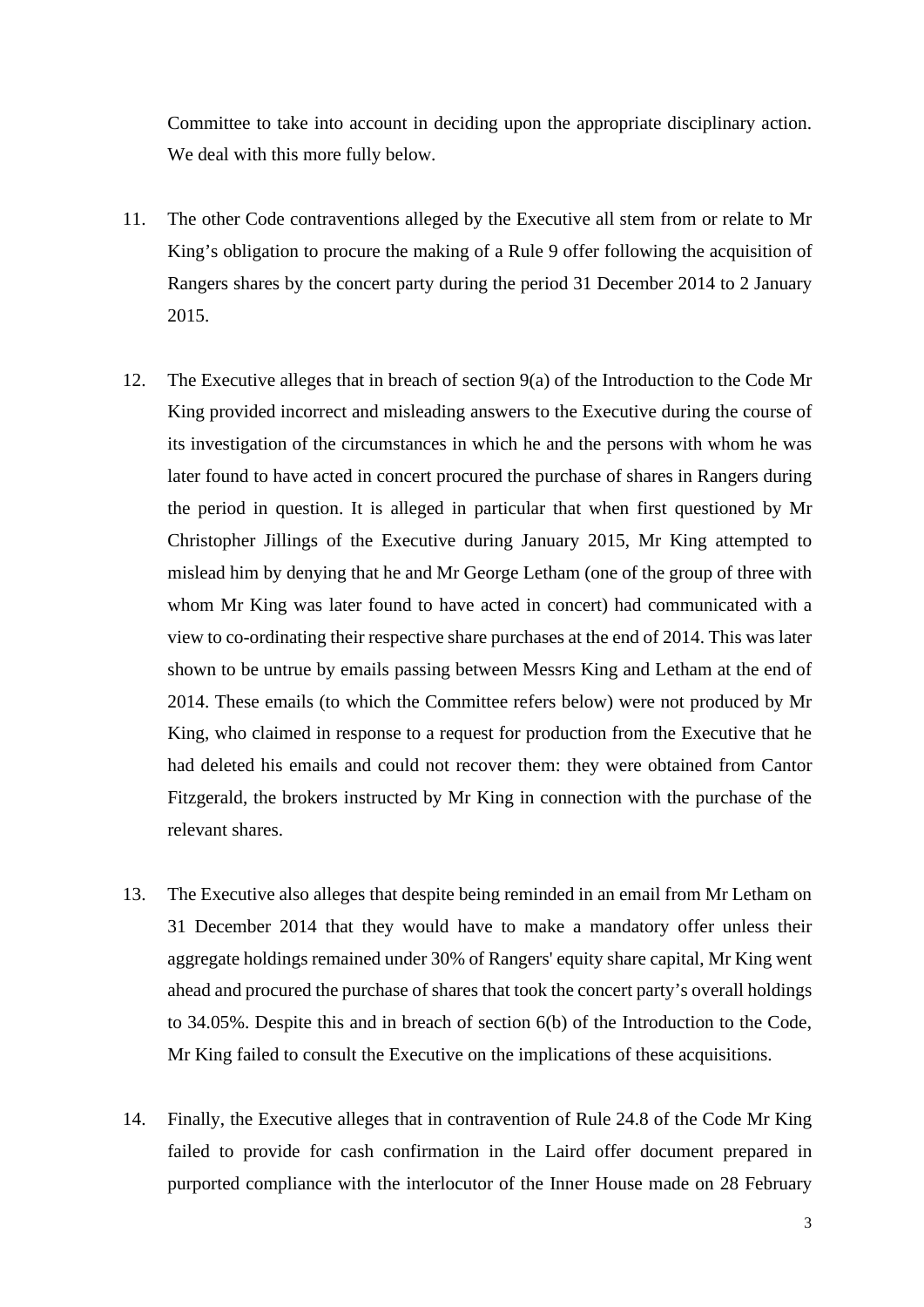2018. The implications of this are covered in detail below. The Executive also maintains that in breach of section 6(b) of the Introduction to the Code Mr King failed to consult the Executive regarding the requirement and implications of cash confirmation. The Executive contends finally that during April 2018, as the time stipulated under the Code for posting an offer document approached, Mr King led them to believe, incorrectly, that he had instructed Investec to provide cash confirmation and to assist in dealing with South African exchange control regulations. This is alleged to amount to a further breach of section 9(a) of the Introduction to the Code.

- 15. The Executive's case is that it is to be inferred from Mr King's overall conduct that he is a person who is not likely to comply with the Code and accordingly that the Committee should so declare. Such a declaration would trigger the sanction known colloquially as "cold-shouldering", a sanction which the Executive submits should remain in place for not less than 5 years.
- 16. For his part, Mr King disputes that he is to blame for failure to provide cash confirmation under Rule 24.8 within the time stipulated for posting an offer document by the interlocutor of the Inner House. He also disputes the related allegations of failure to consult and misleading the Executive in connection with cash confirmation arrangements. He does not, however, contest the other Code contraventions alleged by the Executive but seeks to explain and mitigate them in the respects referred to below.
- 17. With support from Mr Blair on behalf of Rangers, Mr King disputes that he is a person who is unlikely to comply with the Code and assures the Committee that he has learned a painful lesson and will be careful to comply in future. Before these proceedings were commenced he offered an undertaking to the Executive to comply in future. He also offered to undertake to the Executive that he would not in future engage within the UK in transactions subject to the Code. Mr King accepts that some sanction is inevitable but maintains that it should not amount to cold-shouldering. By implication, his case and that of Rangers is that a statement of public censure would be sufficient punishment.
- 18. We will now address each of the Code contraventions in turn.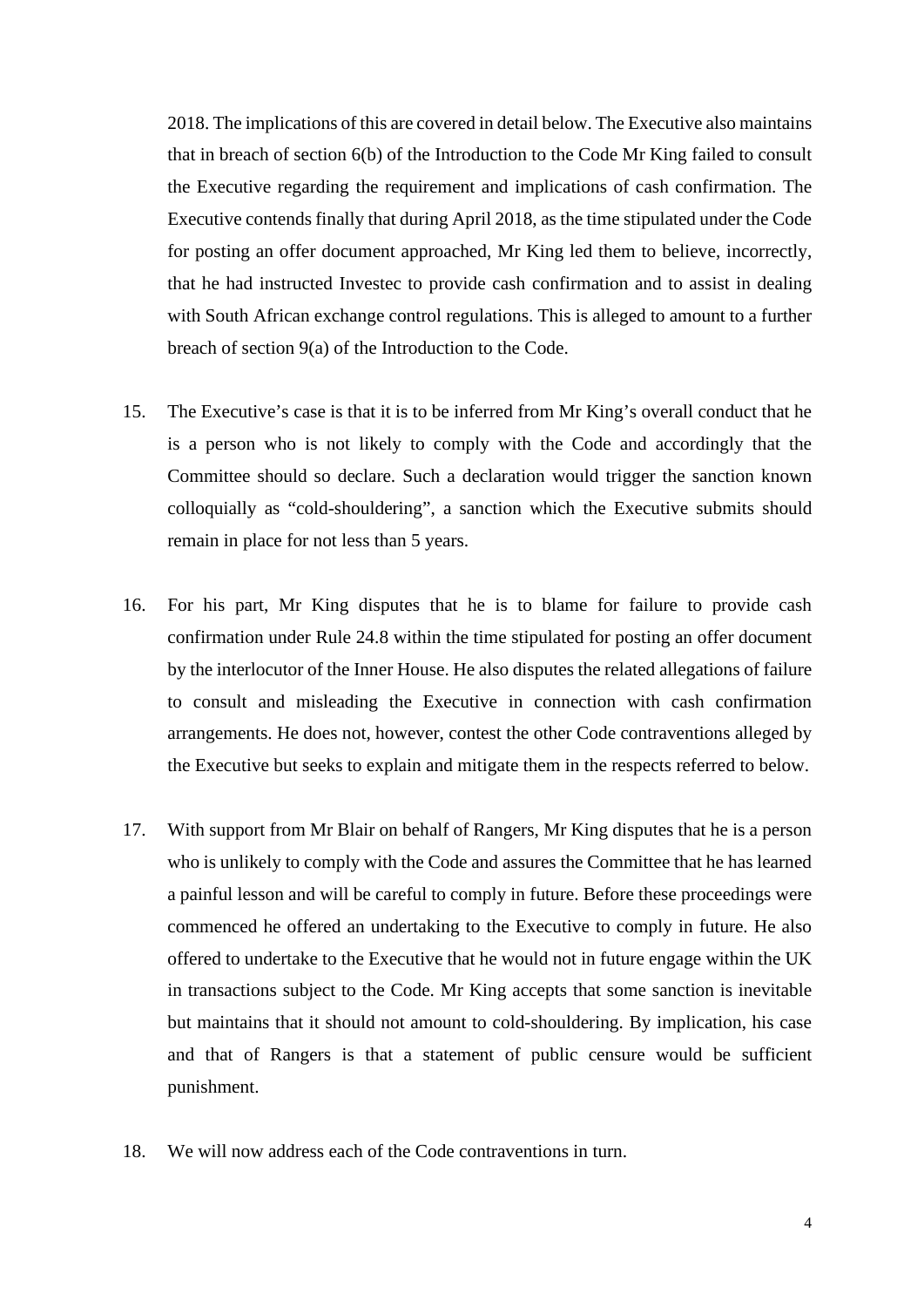## **BREACH OF RULE 9 – DEALINGS WITH THE EXECUTIVE DURING THE CONCERT PARTY INVESTIGATION**

19. Rule 9 of the Code implements the first of the six General Principles on which the Code is based. It is intended to secure equivalent treatment for shareholders and to ensure that shareholders of a company are protected when a person or group of persons acquires control. Rule 9.1 stipulates when a mandatory offer is required and who is primarily responsible for making it. In relevant part it states:

#### **"Except with the consent of the Panel, when:**

 **….**

**(a) any person acquires, whether by a series of transactions over a period of time or not, an interest in shares which (taken together with shares in which persons acting in concert with him are interested) carry 30% or more of the voting rights of a company;**

**such person shall extend offers, on the basis set out in Rules 9.3, 9.4 and 9.5, to the holders of any class of equity share capital whether voting or non-voting and also to the holders of any other class of transferable securities carrying voting rights."**

The mandatory offer regime in Rule 9 is of fundamental importance to the Code because it is intended to ensure that persons acquiring control of a company treat all its shareholders equally and afford them an opportunity to exit by realising their shares for a consideration regulated by Rule 9.5.

20. The circumstances in which Mr King and a group comprising George Letham, Douglas Park and George Taylor acted in concert to acquire a controlling interest in Rangers were set out in detail in the decision of the Board dated 13 March 2017 and in the earlier ruling of the Committee of 5 December 2016. The decision of the Board and the ruling of the Committee were published as Takeover Appeal Board and Takeover Panel Statements. As Mr King no longer disputes these decisions we will refer to them only in so far as necessary to assess the seriousness and implications of the Code contraventions alleged by the Executive.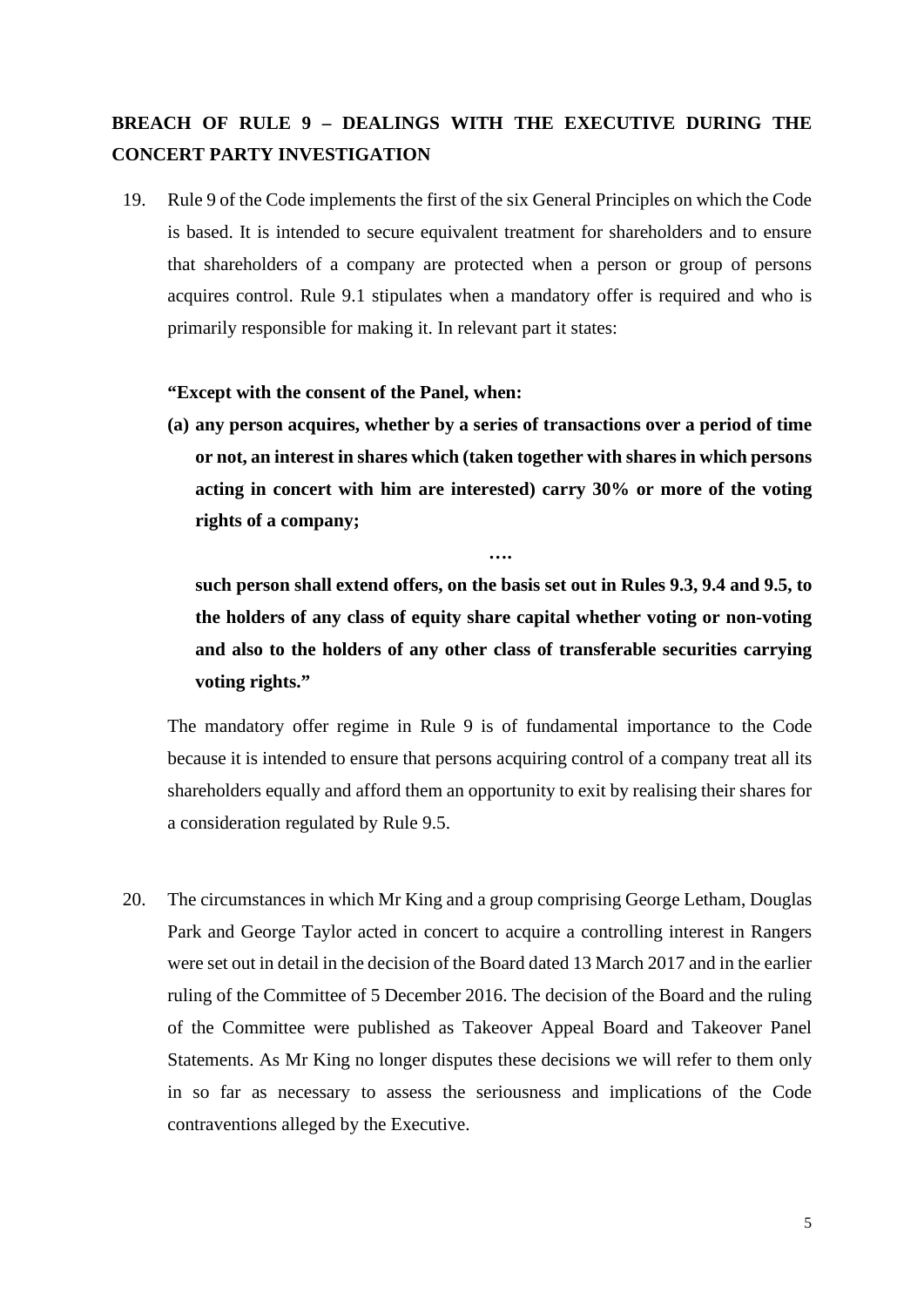- 21. It appears from the decision of the Board and the ruling of the Committee that in October 2014 a funding proposal was put to the board of Rangers by a consortium including Mr King and a group including Mr Letham and Mr Paul Murray. The proposal involved funding of £16 million split 50/50 between debt and equity of which Mr King was to provide 50% and the group including Mr Letham £8 million. A condition of the proposal was that the funding consortium would provide four directors of whom Mr King was to be chairman. The proposal was in due course rejected by the Rangers board which apparently accepted an alternative funding proposal from Mr Mike Ashley's company, MASH Holdings Limited. In the course of considering Mr King's proposal, however, the then chairman of Rangers pointed out in an email to Mr King that it was likely that the funding consortium would be viewed as a concert party and would require to be approved by shareholders under the Code.
- 22. Soon after the rejection of his funding proposal Mr King emailed Messrs Letham and Murray asking them to sound out the institutional investors in Rangers as to their willingness to sell a blocking stake of 25% plus one share. This too came to nothing.
- 23. The situation changed suddenly, however, in December 2014 when Mr Norman Crighton, the representative of Laxey Partners Limited ("Laxey"), was voted off the Rangers board. Laxey was one of Rangers' major institutional investors with a holding of over 16%. The removal of Mr Crighton appears to have made Laxey willing to dispose of its shares, albeit it became apparent when Messrs Letham and Taylor met Laxey's CEO, Mr Colin Kingsnorth on 18 December 2014 and Mr Crighton at a separate meeting on the same day, that while Laxey might be willing to sell to Messrs Letham and Taylor it would not sell to Mr King.
- 24. This then set in train a series of events which led to a group comprising Messrs Letham, Park and Taylor acquiring the shares of Laxey while Mr King more or less simultaneously procured the acquisition of the entire holdings of Artemis and Miton (two other institutional investors) along with some of the shares of another institutional fund manager, River & Mercantile.
- 25. As the decision of the Board confirmed, these acquisitions were not coincidental or unconnected: as emails sent by Mr Letham to Mr King on 27 and 31 December 2014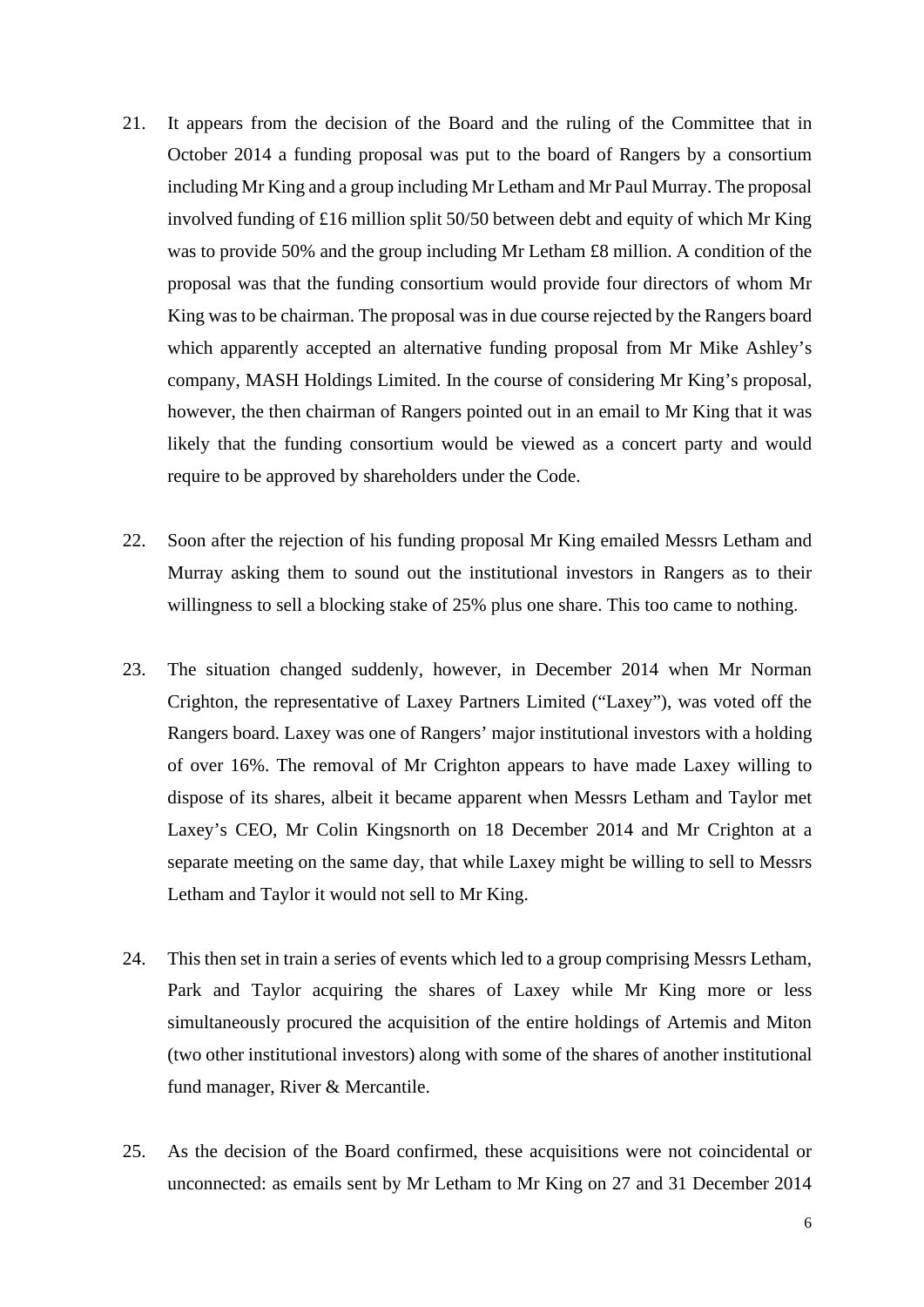revealed, they involved co-ordinating on the one hand the purchase of the Laxey shares by the group comprising Messrs Letham, Taylor and Park and on the other the purchase of the shares of other institutional investors through a corporate vehicle acting on the instructions of Mr King. On 27 December 2014 Mr Letham sent the following email to Mr King:

*"Kingsnorth has confirmed today to George Taylor that he will sell his 16.3% to us at 20p per share. This will be split into 3 trades between myself, George T and Douglas Park. We will sort out a slice for Andy Ross, Paul Murray and Scott Murdoch offline. Norman Crighton says if he gets firm orders he can acquire Artemis at 20p and possibly Miton.*

*I think we should try and do this simultaneously with the Laxey deal before the end of the year.* 

*If you are willing to do these trades it will probably be best for Gordon [Neilly of Cantor Fitzgerald] to speak to Norman. Let me know if you want his contact details. If you want to discuss on the phone, give me a call on my cell phone."*

26. Mr Letham's group purchased the Laxey shares on 31 December 2014. On the same day Mr Letham emailed Mr King saying:

*"Dave, just a reminder that after we buy Laxey today we will hold 19.7%. We really only want to buy Artemis 10% if it is the intention to stay under 30% otherwise we will have to make a mandatory offer.* 

*I was not sure whether Gordon was intending approaching others."*

- 27. It is clear, therefore, that Mr King was warned expressly that an obligation to make a mandatory offer for the remaining shares of Rangers would arise if the shares he was about to acquire were to push the aggregate holding of himself and the Letham group to 30%. That could only be because Mr King and the Letham group were acting in concert, at least in so far as Mr Letham saw it.
- 28. Later that day, however, Mr King instructed Cantor Fitzgerald to acquire the shares of Artemis and Miton along with whatever was available from River & Mercantile. The vehicle used by Mr King to effect these purchases was New Oasis Asset Limited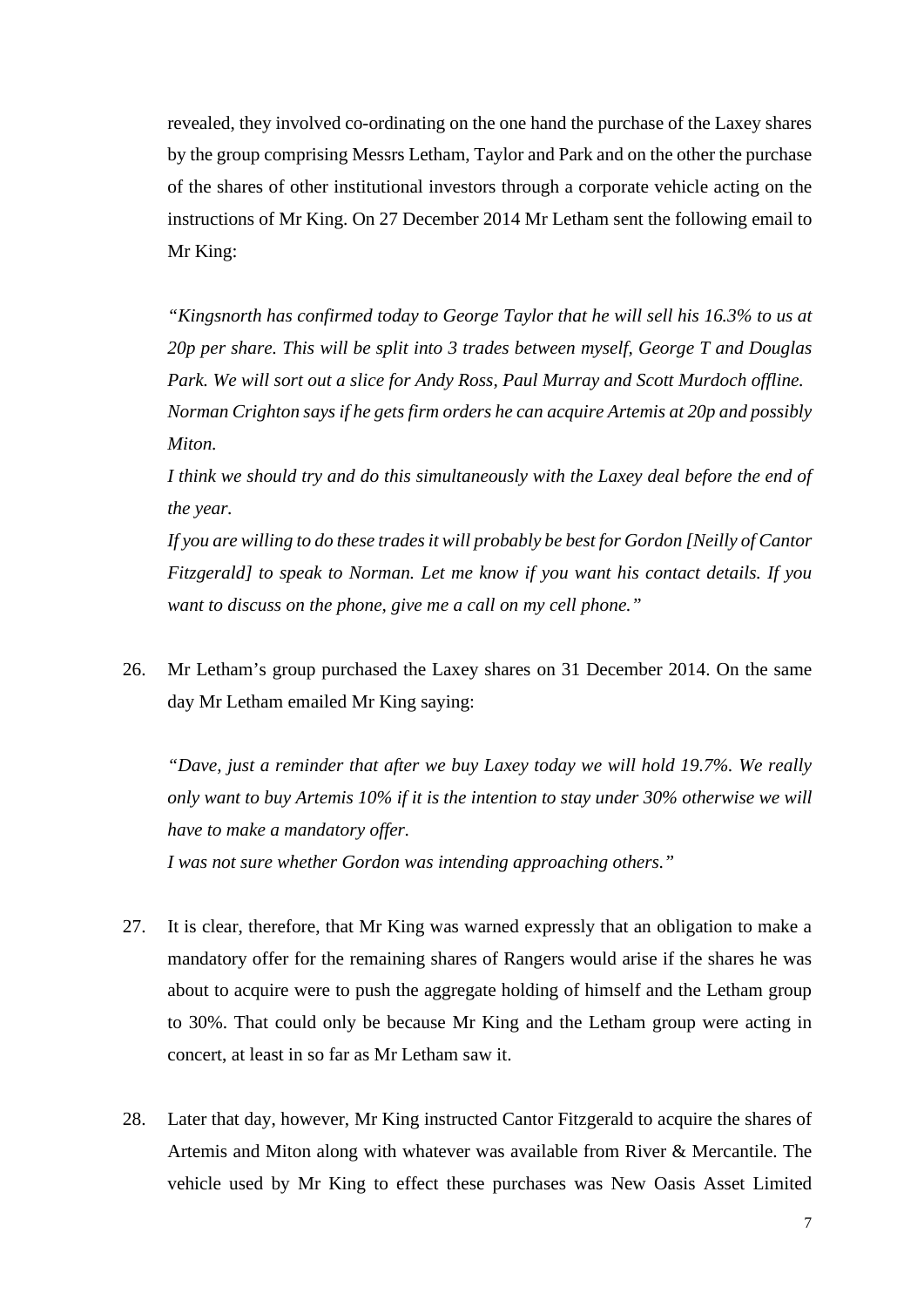("NOAL"), a company incorporated in the British Virgin Islands and wholly owned by Sovereign Trust International Limited ("Sovereign Trust"), a Gibraltar company. Sovereign Trust is trustee of the Glencoe Investments Trust, a trust established under the laws of Guernsey by Mr King for the benefit of himself and his family. NOAL is, therefore, an asset of a trust established by Mr King for the benefit of himself and his family.

- 29. As the Board observed at paragraphs 84 to 86 of its decision, there is no evidence that NOAL or Sovereign Trust exercised independent judgement in the purchase of Rangers shares or in requisitioning the subsequent Rangers General Meeting at which Mr King was elected chairman. On the contrary, the evidence strongly suggests that NOAL was acting entirely under Mr King's instruction.
- 30. It is convenient at this point to deal with the Executive's investigation of a possible concert party and its complaints regarding Mr King's conduct during that investigation.
- 31. There can be no doubt that in disregarding Mr Letham's warning and instructing Cantor Fitzgerald to acquire Miton's and some of River & Mercantile's shares in addition to those of Artemis, Mr King was proceeding with his eyes open and in the knowledge that he at least risked triggering an obligation to procure the making of a Rule 9 offer. In the circumstances, his failure to consult the Executive as to the implications of his proposed course of conduct is a clear breach of section 6(b) of the Introduction to the Code. Section 6(b) has the status of a Rule and imposes an obligation to consult the Executive whenever a person or his advisers are in any doubt whatsoever as to whether a proposed course of conduct is in accordance with the General Principles or the Rules. That section also states that to take legal or other professional advice on the interpretation, application or effect of the Code is not an appropriate alternative to obtaining a ruling of the Executive.
- 32. The Executive also alleges that at an early stage of its investigation Mr King denied that he had had prior communication with Mr Letham regarding the acquisition of Laxey's shares by the Letham group (and by implication the co-ordination of that purchase with his own). The Executive claims that in denying that such communications had occurred Mr King was in breach of his obligation under section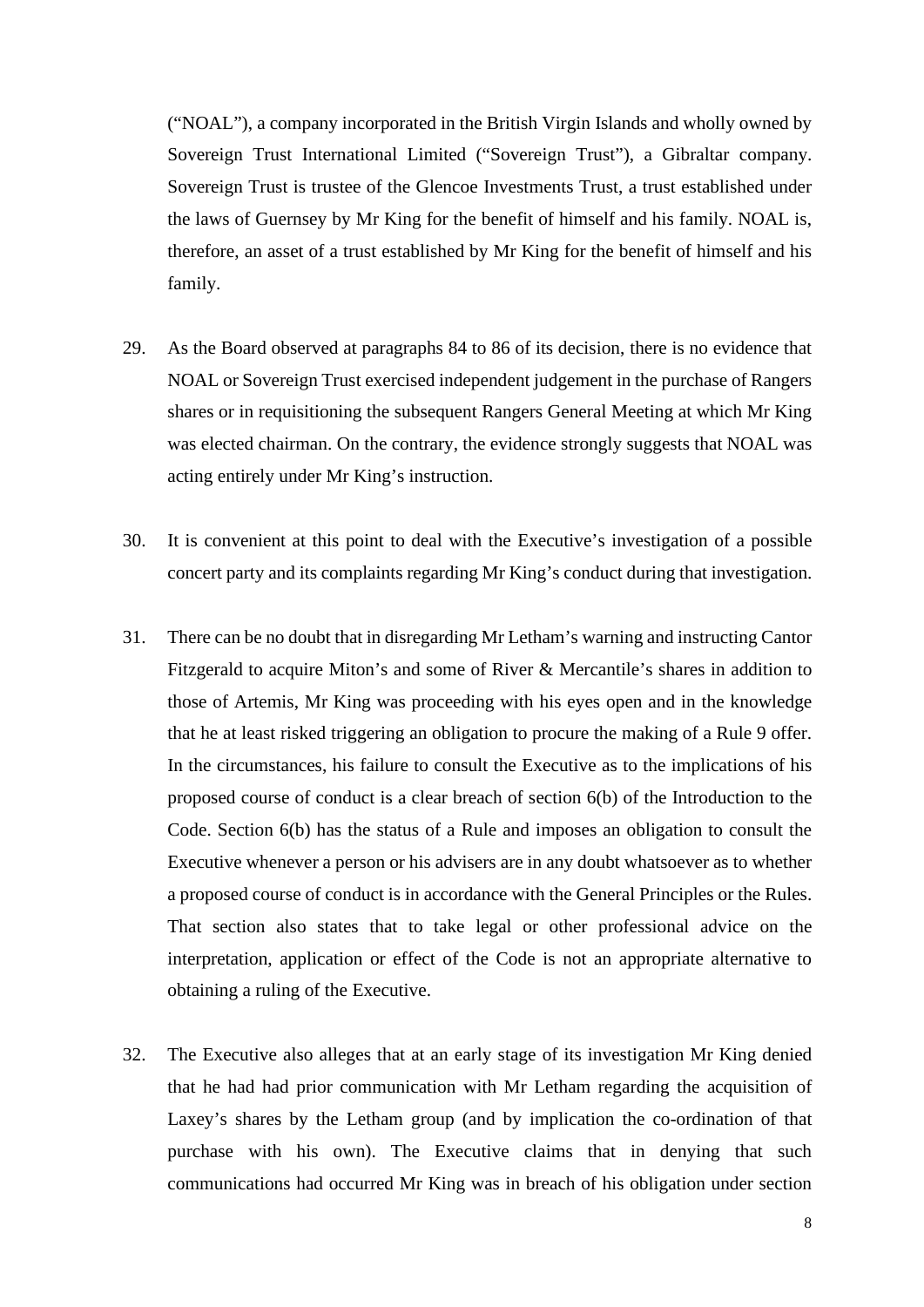9(a) of the Introduction to the Code. That section, which also has the status of a Rule, includes the following:

"A person dealing with the Panel or to whom enquiries or requests are directed must take all reasonable care not to provide incorrect, incomplete or misleading information to the Panel."

The material conversation took place on 9 January 2015 when Mr Jillings telephoned Mr King in South Africa. The Committee has read a transcript of that conversation from which it is apparent that Mr King denied discussing with Mr Letham in advance the Letham group's purchase of the Laxey shares and Mr King's own proposed purchase of the shares of other institutional investors. The Committee notes that the conversation with the Executive took place very shortly after the events in question and that the emails of 27 and 31 December 2014 which exposed the denial as false were not produced by Mr King to the Executive but by Cantor Fitzgerald.

- 33. Even allowing for the vagaries of conversations over the phone, we find it difficult to reconcile this conversation with Mr King doing his best to answer the Executive's questions truthfully. Accordingly, we conclude that Mr King was in breach of section 9(a) of the Introduction to the Code. The breach is serious: investigating a potential concert party presents particular challenges for the Executive, challenges which can only be addressed effectively if those to whom enquiries are directed (including in particular potential members of a concert party) co-operate and answer questions fully and truthfully. Had the Executive not succeeded in obtaining the relevant emails from Cantor Fitzgerald, it may well have proved impossible to demonstrate what was clearly the case, namely that Mr King and the Letham group had acted in concert at the end of 2014 in acquiring a controlling interest in Rangers.
- 34. The Executive does not invite the Committee to find that Mr King could have produced the relevant emails had he chosen to do so and that his explanation that they could not be recovered was, therefore, untrue. The Committee agrees that there is no evidence that could justify such a conclusion. The Executive does maintain, however, that Mr King's failure to respond to a request from the Executive that he explain how it was that deleted emails could not be recovered was itself a failure to co-operate in dealings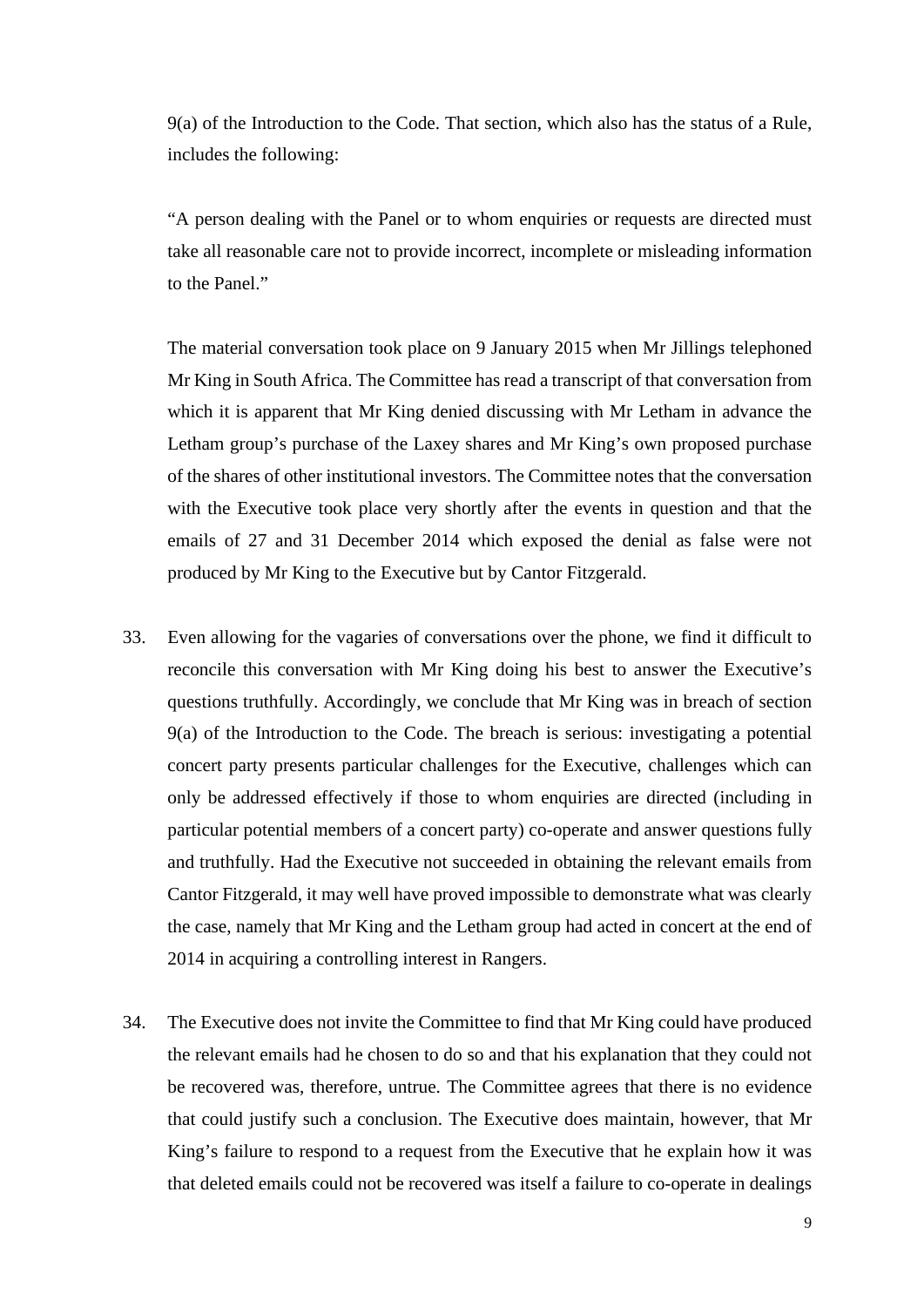with the Executive which also contravened section 9(a) of the Introduction to the Code. We agree that this complaint is made out. It is common knowledge that deleted emails can often be recovered and it was incumbent on Mr King to explain, when asked to do so, why it was not possible in this case.

# **FAILURE TO COMPLY WITH THE RULING OF THE BOARD AND ENFORCEMENT ACTION IN THE COURTS**

- 35. On 7 June 2016, after a lengthy investigation in which it had talked to fan groups as well as to the principal protagonists, the Executive ruled that Mr King had acted in concert with the Letham group in acquiring a controlling interest in Rangers and directed him to make a mandatory offer under Rule 9 of the Code for the shares not owned or controlled by himself or the Letham group. It is worth noting, as the Board pointed out in paragraph 44 of its decision, that at this stage Mr King had not taken the point that subsequently figured prominently in his submissions namely, that NOAL had acquired title in the shares not Mr King personally and that he had no authority to represent NOAL or to direct its affairs, that being a matter for independent trustees.
- 36. As he was entitled to do, Mr King requested a review of the Executive's ruling by the Committee. The Committee heard the matter on 28 November 2016 and issued a ruling on 5 December 2016 in which it upheld the ruling of the Executive and directed Mr King to announce a Rule 9 offer. Mr King did not attend the hearing and was not represented but made written submissions. Mr Blair attended and made submissions on behalf of Rangers. The position of NOAL is covered at paragraphs 7 to 10 of the Committee's ruling of 5 December 2016. In brief, NOAL had been made aware by Mr King of an invitation from the chairman of the Committee to apply to be heard at the hearing or to make submissions as an interested party, but NOAL did neither. The Executive's position before the Committee was that it was open to Mr King to discharge the obligation to make a Rule 9 offer either personally or by any entity that would act upon his instruction.
- 37. As he was entitled to do, Mr King appealed the Committee's ruling to the Board. The Board heard the matter on 25 January 2017 and issued its decision on 13 March 2017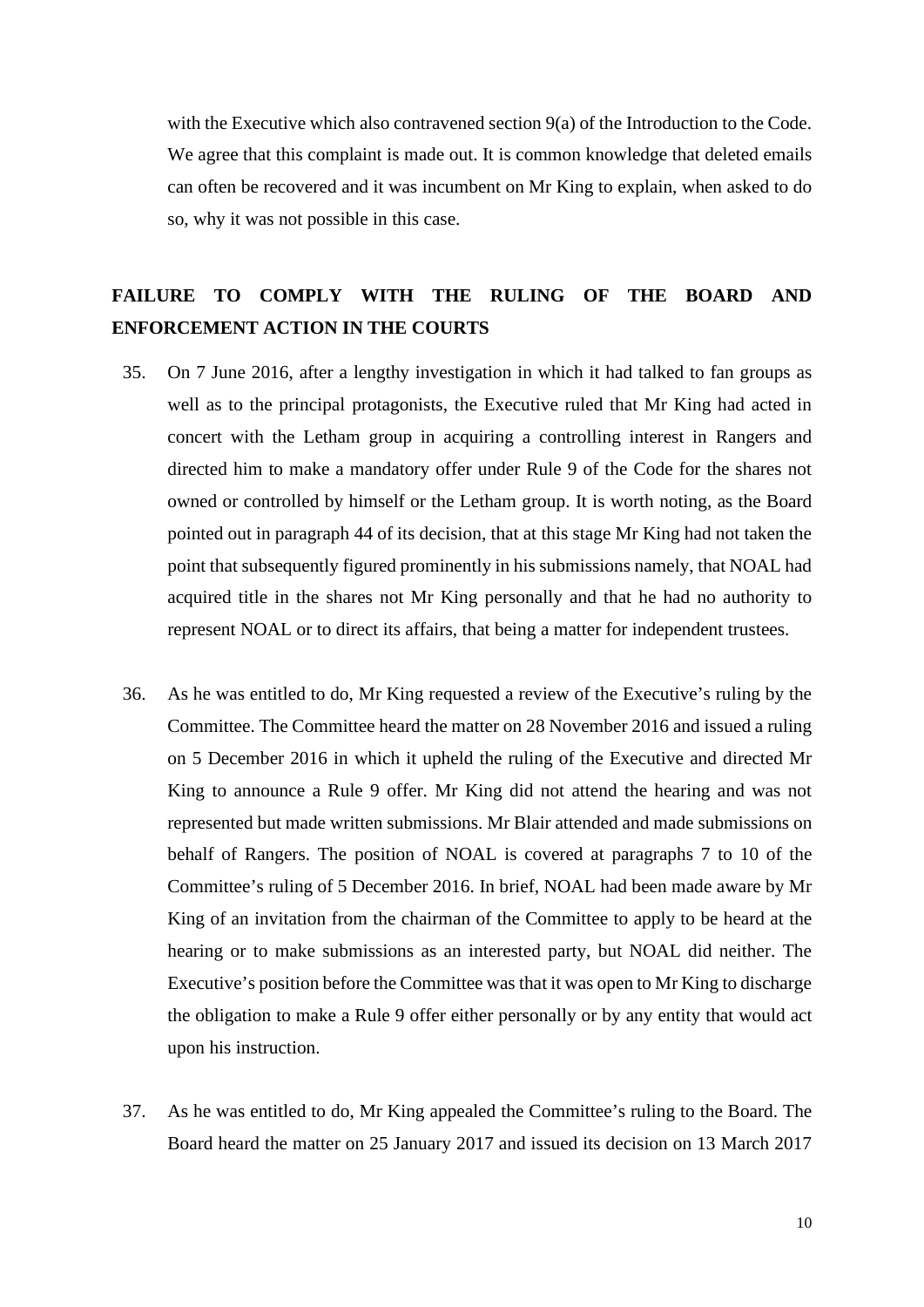dismissing the appeal and directing Mr King to announce an offer pursuant to Rule 9 of the Code by 12 April 2017.

38. Mr King did not attend the hearing before the Board, nor did NOAL apply to be heard as an interested party or to make submissions. Mr King's position again was that NOAL was the truly affected party and it was incumbent upon the Board to communicate with NOAL direct, not to issue an invitation through Mr King to participate. It is clear, however, from the Board's decision that NOAL was again made aware of the hearing but took no steps to participate or to communicate with the secretary to the Board. Among its reasons for dismissing Mr King's appeal was a finding later cited by the Inner House of the Court of Session:

"In negotiating for the shares and instructing that the shares be put into the name of NOAL Mr King communicated with others and acted as if NOAL, Sovereign Trust and the Glencoe Investments Trust were under his control in relation to the Rangers shares and so he was acting in concert with them and they with him." [paragraph 103 (11)]

- 39. Mr King failed to announce a Rule 9 offer in accordance with the decision of the Board. Accordingly, for the first time since the Takeover Panel had been put on a statutory footing by Chapter 1 of Part 28 of the Companies Act 2006, the Executive found itself obliged to commence proceedings under section 955 of the Act to seek a court order compelling compliance with one of its rulings.
- 40. The opinion of the Outer House of the Court of Session was issued on 22 December 2017 ordering Mr King to announce a Rule 9 offer in accordance with the Code within 30 days. It is important to note in view of Mr King's statement to the Committee, that the Lord Ordinary rejected Mr King's defence of impecuniosity, a defence based upon the contention that he was unable to access funds held by the Glencoe Investments Trust or by NOAL and that, consequently, he would be unable to find the funds required to satisfy a Rule 9 offer if it were to be accepted. In an affidavit before the court Mr King had explained (as he explained in his statement to the Committee) that he and his family were beneficiaries of offshore and onshore discretionary trusts which had been sanctioned by the South African Revenue Service and which managed the family's investments. The background to this was protracted and hard-fought litigation between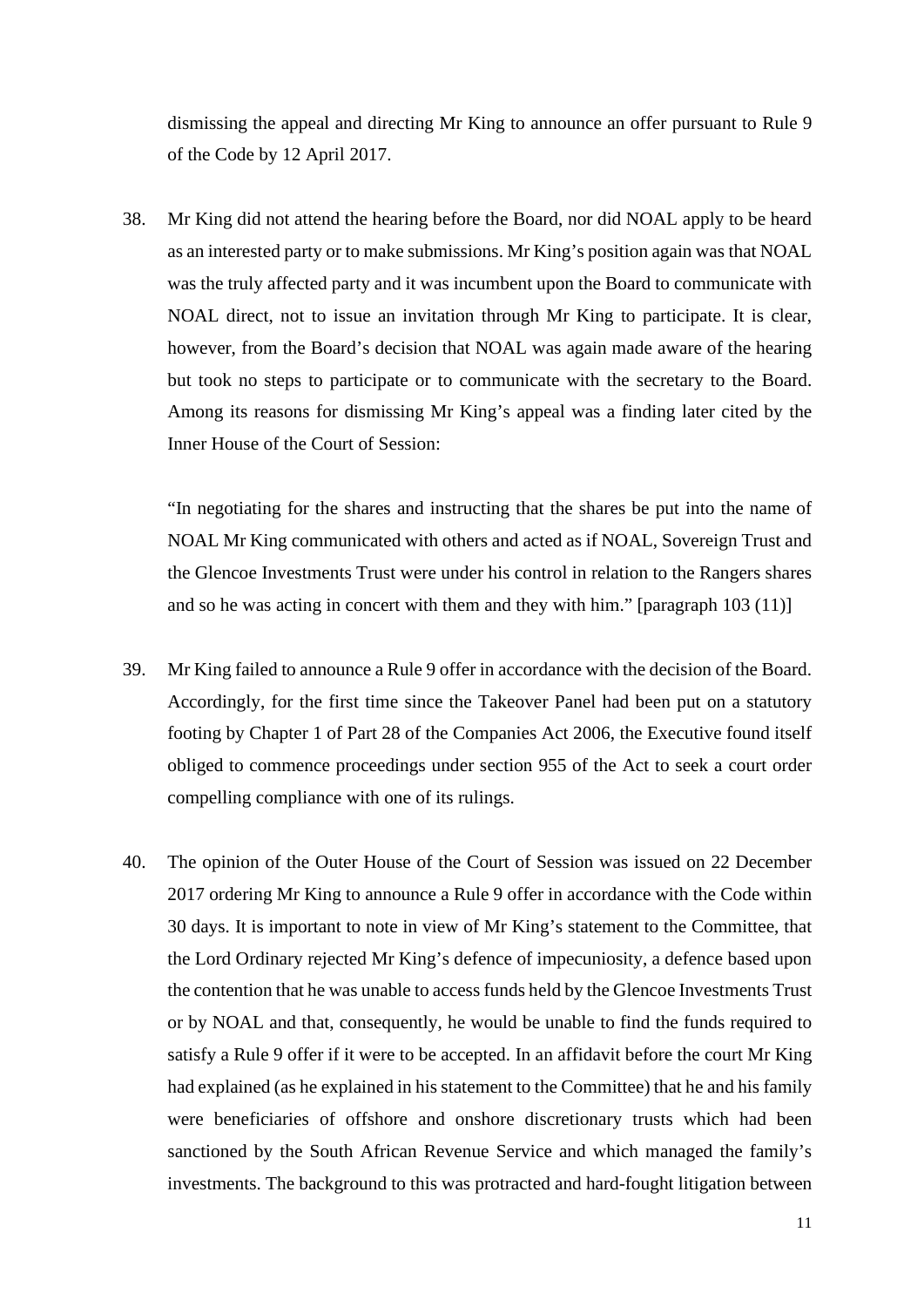Mr King and the South African Revenue authorities. Mr King's affidavit was directed to demonstrating that he did not have practical control over or ready access to trust assets.

41. Mr King appealed to the Inner House of the Court of Session, again maintaining that his inability to access the assets of family trust funds meant that he would be unable to comply with an interlocutor directing him to make a Rule 9 offer. In dismissing Mr King's appeal the Inner House rejected this contention holding that the Board's findings of fact:

"…demonstrate clearly in our opinion that it was the reclaimer [Mr King] who had true control over the funds used to acquire the Rangers shares that were placed in the name of NOAL. On that basis, it is probable that the reclaimer will continue to have control over the funds of NOAL, and indeed other assets of the Glencoe Investments Trust. We accordingly reject the contentions that the reclaimer is unable to access funds held by NOAL or Glencoe and that he is accordingly unable to pay the requisite price if the offer ordered by the Panel should be accepted by shareholders." [para 34 of the Opinion of the Inner House]

Elsewhere in its Opinion the Inner House referred to a clear holding by the Board that "NOAL was not truly independent of the reclaimer [Mr King] but was rather under his control, at least at a practical level." [paragraph 24 of the Opinion of the Inner House]. The Inner House accordingly rejected the contention that it was practically impossible for Mr King to find the funds necessary to announce a Rule 9 offer.

- 42. On 28 February 2018 the Inner House issued an interlocutor ordaining Mr King to announce within 30 days and thereafter to make in accordance with the Code an offer for those shares of Rangers not already held by NOAL or by the concert party comprising himself and Messrs Letham, Park and Taylor.
- 43. The interlocutor of the Inner House meant that, realistically, Mr King had reached the end of the line and had no choice other than to comply if he were to avoid proceedings for contempt of court. As it transpired and as set below, once confronted with this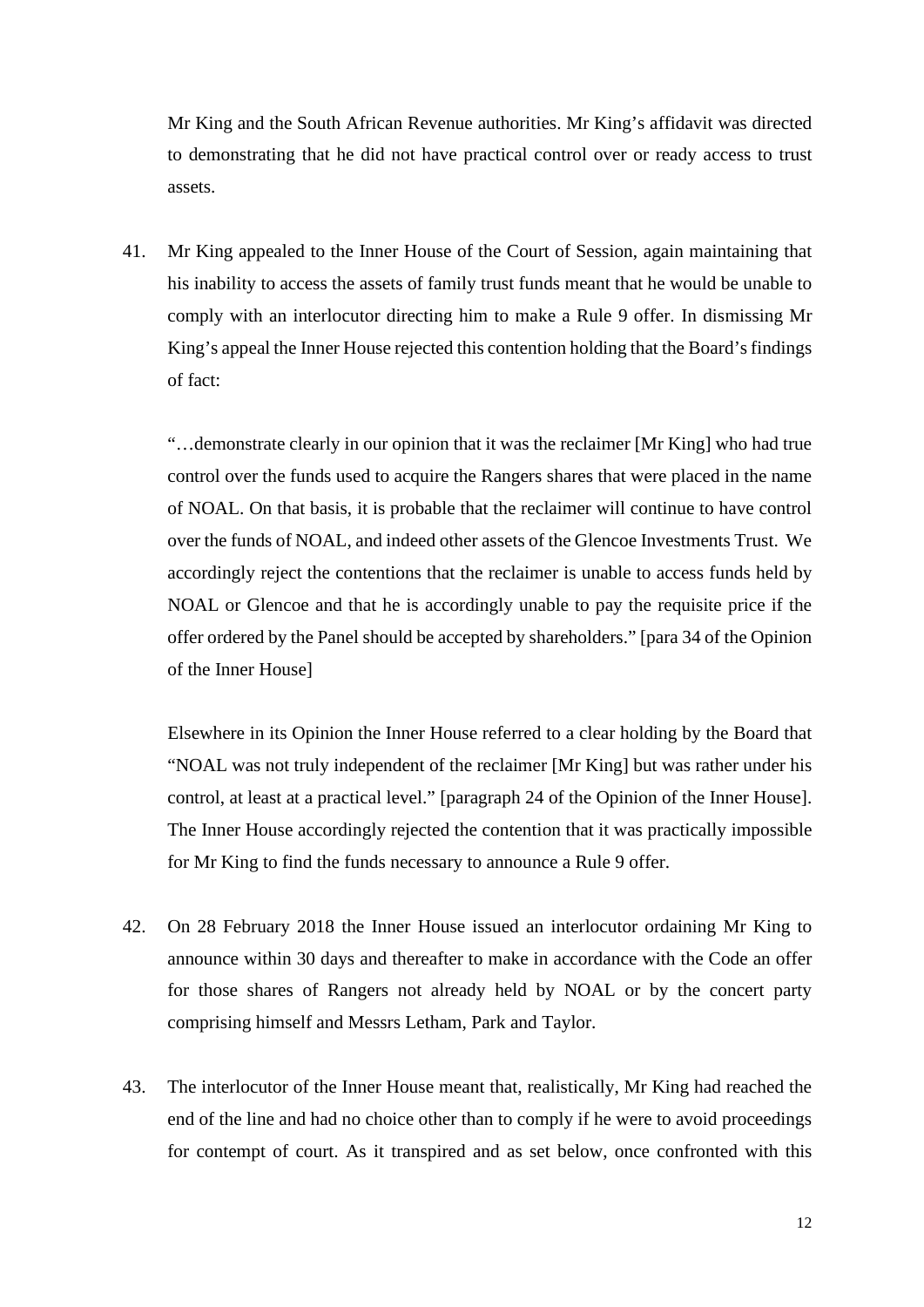position Mr King was quite quickly able to access the funds necessary to satisfy a Rule 9 offer.

44. In summary, events to this stage reveal that Mr King was determined to flout the ruling of the Board and to ignore his obligations under the Code unless compelled by court order to comply.

#### **CASH CONFIRMATION**

- 45. On 29 March 2018 an announcement was published stating the intention of Laird to make an offer at 20 pence per share in cash for all the ordinary issued share capital of Rangers not already controlled by Mr King or NOAL or by Messrs Letham, Park and Taylor. Correspondence at about this time shows that Mr King had arranged for MICROmega Holdings Limited ("Micromega") to declare a dividend in favour of Laird the proceeds from which would be sufficient to enable Laird to satisfy the Rule 9 offer if it were to be accepted. Micromega's Annual Integrated Report for 2017 shows it to be a substantial, South African public company founded by Mr King and of which he was Executive Chairman until his resignation on 31 March 2017. Mr King told the Committee that members of his family remained on its board and it is clear that he remains able to influence its policy.
- 46. Mr King told the Committee that it was a particular disposal by Micromega that allowed it to declare the dividend in favour of Laird. Nevertheless, the speed with which funds were found once Mr King came under the compulsion of court order to make a Rule 9 offer suggests that he could have found the funds to back an offer announcement much earlier had he been minded to do so.
- 47. Laird's announcement of an intention to make an offer of 29 March 2018 did not contain the cash confirmation statement required by Rule 2.7(d) of the Code. In emails to the Executive on 29 March 2018 from Mr Blair (who at the time was assisting Mr King and copying him in on correspondence with the Executive) the Executive was told that the cash confirmation requirement would be addressed in the offer document itself which under Rule 24.1 of the Code had to be published within 28 days of the announcement of an intention to make a firm offer unless the Executive agreed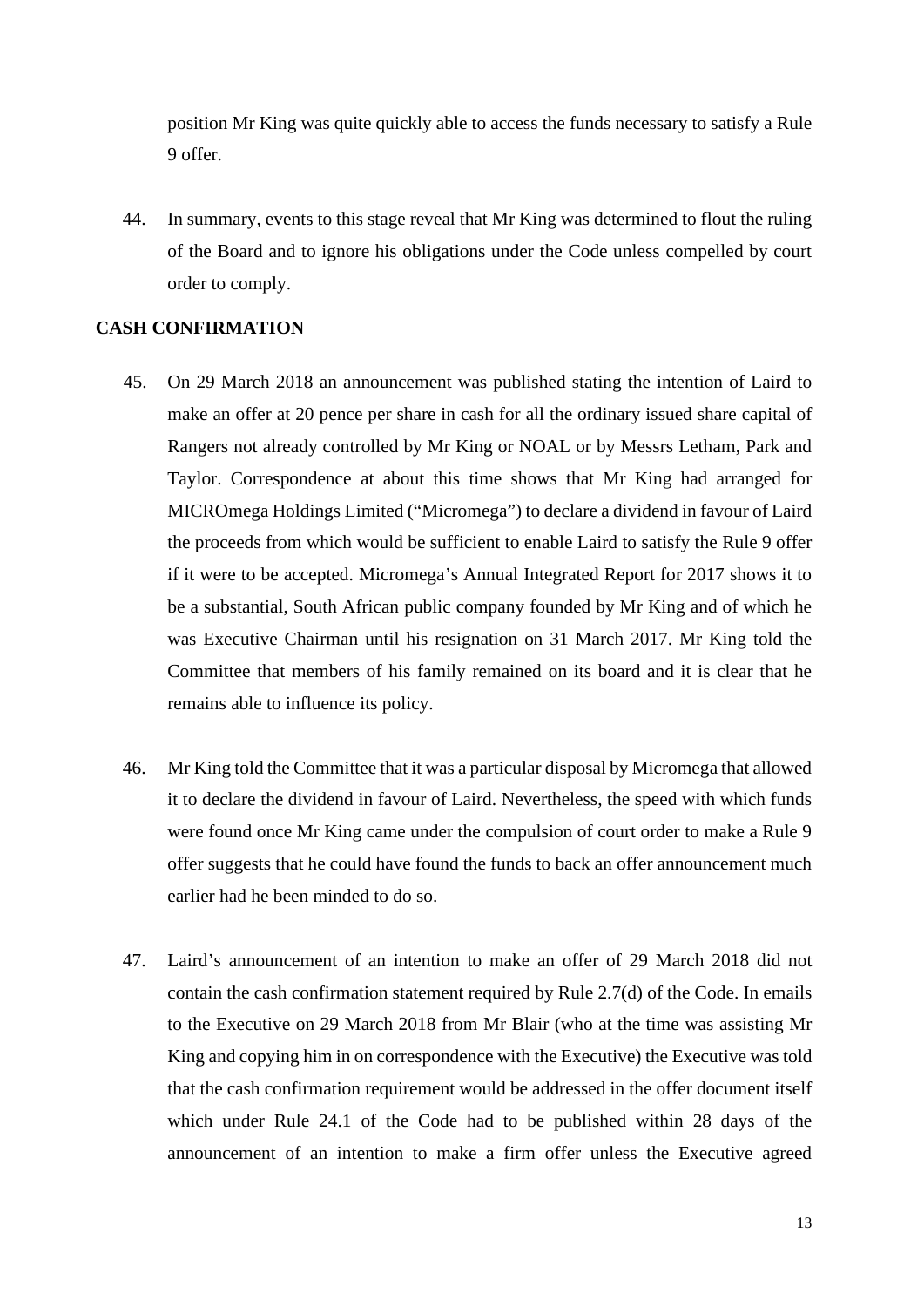otherwise. This meant that time for publishing the offer document would expire on 26 April 2018.

48. Rule 24.8 of the Code states:

**"When the offer is for cash or includes an element of cash, the offer document must include confirmation by an appropriate third party (eg the offeror's bank or financial adviser) that resources are available to the offeror sufficient to satisfy full acceptance of the offer. (The party confirming that resources are available will not be expected to produce the cash itself if, in giving the confirmation, it acted responsibly and took all reasonable steps to assure itself that the cash was available.)"**

- 49. Cash confirmation by an appropriate party is important for obvious reasons; it is designed to avoid the situation where an offer becomes unconditional and title in the shares passes only for it be found that the cash consideration is not available. The Executive told the Committee that provided the cash confirmer is an appropriate party, its practice is not to specify what the cash confirmer must demand of the offeror – as the cash confirmer will be on risk if the money is not forthcoming and if it is unable to show that it acted responsibly and reasonably, any responsible party will refuse to give cash confirmation unless its own position vis à vis the offeror is secure.
- 50. In an email of 6 April 2018 and again in a letter of 10 April Mr King was told by the Executive that the fact that he was resident abroad and had no assets within the UK meant in practice that in order to obtain cash confirmation from an appropriate party he would have to bring the offer monies into the UK. This was repeated in a telephone conversation between Mr Jeremy Evans of the Executive and Mr King on 11 April during which it was suggested that Mr King use Investec (with whom Laird and Micromega banked in South Africa) as the cash confirmer.
- 51. Mr King appears to have taken up this suggestion. On 12 April he emailed Cornelia Kemp of Miromega telling her that the Executive would not accept the ring fencing of the funds in South Africa and that they would like the funds to be held in sterling in the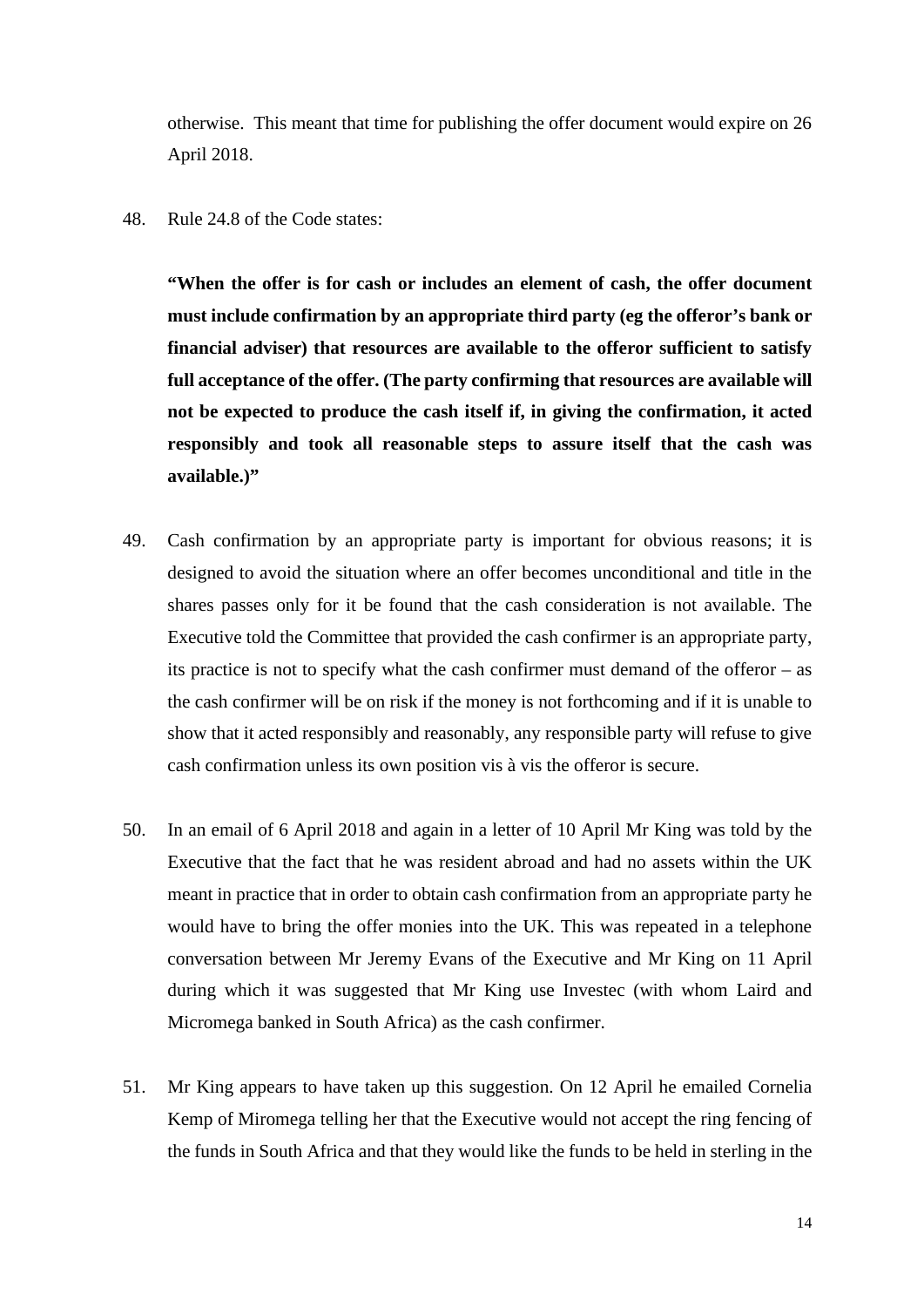UK and had a strong preference for Investec. Ms Kemp was asked to contact Investec and find out what would be entailed in achieving this.

- 52. Matters then seem to have drifted. On 16 April 2018 the Executive asked for an update on the Investec position. On 18 April Mr King came back and asked whether the opening of a sterling account with Investec in South Africa would be acceptable. The Executive replied on the same day stating that it would not, repeating the requirement for there to be a sterling account in the UK. In a telephone call on 20 April Mr King is recorded as saying that Investec would be coming back to him in the course of the day regarding the opening of a UK sterling account.
- 53. Then on 23 April, some three days before the expiry of time for posting a Codecompliant offer document, Mr King mentioned for the first time the problem of South African exchange control. In an email of that date he informed the Executive that Investec had said that placing the money on a contingent basis in a sterling account in the UK would require a specific application for exchange control approval, and while Investec expected such an application to be successful it would likely take about six weeks. Investec is itself an "authorised dealer" to whom the Financial Surveillance Department ("FSD") of the South African Reserve Bank have delegated authority to approve certain applications to move money abroad, but the sort of application referred to in this email would involve a specific application to the FSD.
- 54. There was no application for exchange control approval at this time. Instead, on 24 April 2018 Mr King asked Mr Evans whether the Executive would accept Saxo Bank as cash confirmer. Saxo Bank was not known to Mr Evans and had no track record of acting or advising in relation to the Code. Accordingly, Mr Evans repeated his suggestion that Mr King instruct Investec and told him that the Executive would not consider accepting Saxo Bank as a cash confirmer unless it were to receive from a senior employee at the bank an account of its relevant experience and an explanation as to why it should be considered qualified to provide cash confirmation under Rule 24.8 of the Code. This provoked the response from Mr King that if the Executive refused to accept Saxo Bank or any other alternative for what he regarded as no good reason, he would ask Rangers to agree to a postponement of the offer until exchange control approval could be obtained.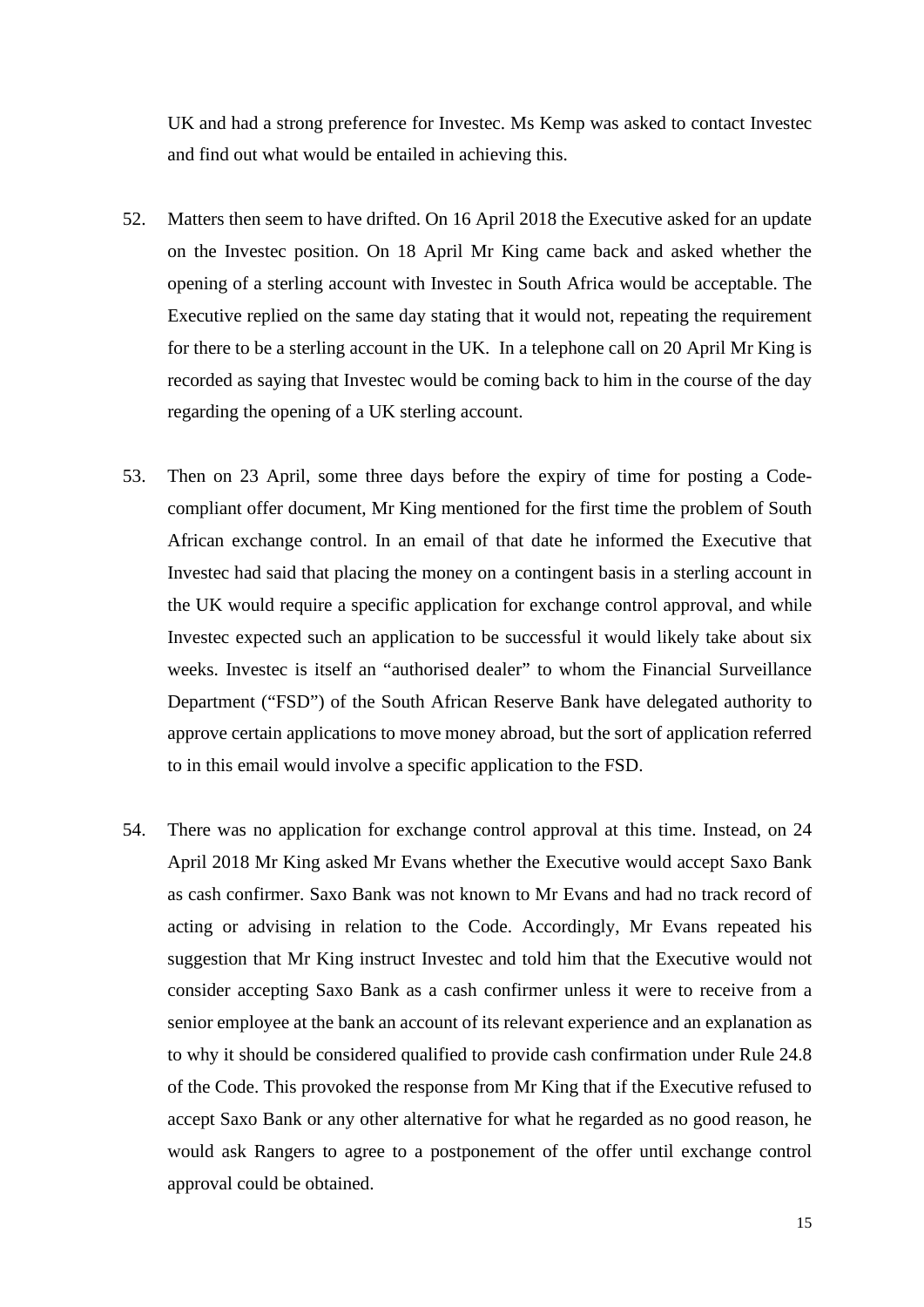55. This is how matters stood on 24 April 2018 when the Executive obtained an interdict in the Court of Session restraining Mr King from publishing an offer document which:

"does not include a statement from a third party considered by the Takeover Panel to be appropriate for the purposes of compliance with Rule 24.8 of the Takeover Code…"

The interdict did not suspend or even qualify the prior interlocutor of the Inner House which required the publication of an offer in accordance with the Code; it merely prevented the publication of an offer which, in omitting the cash confirmation required by Rule 24.8, would not be in accordance with the Code.

- 56. On 26 April 2018 Mr King emailed the Executive explaining that it was the contingent nature of the transaction for which money was to be transferred out of South Africa that made the case unusual and meant that specific approval would be necessary. He said that upon the Executive's agreement to an extension of time for posting an offer document he would instruct Investec to apply for exchange control approval, a process which Investec believed could take up to six weeks.
- 57. The Executive refused Mr King's request for an extension of time. In its response to the request the Executive stated that Mr King had had since 28 February 2018, when the Inner House issued its interlocutor, to sort out the necessary consents. It referred to an email of the previous day in which it had threatened to initiate contempt proceedings if a Code-compliant offer document was not issued within the time stipulated under the Code and informed Mr King that contempt proceedings would be issued on 27 April unless by midnight of 26 April such an offer had been published. The Executive went on, however, to state that if Mr King could satisfy it that he had irrevocably instructed Investec or other appropriate third party to seek all necessary consents for transferring the monies into a UK bank account and to provide cash confirmation, then provided Investec or the third party confirmed such instructions to the Executive, it would not seek a date for the substantive hearing in the contempt proceedings before 8 June 2018 (that being six weeks after 27 April).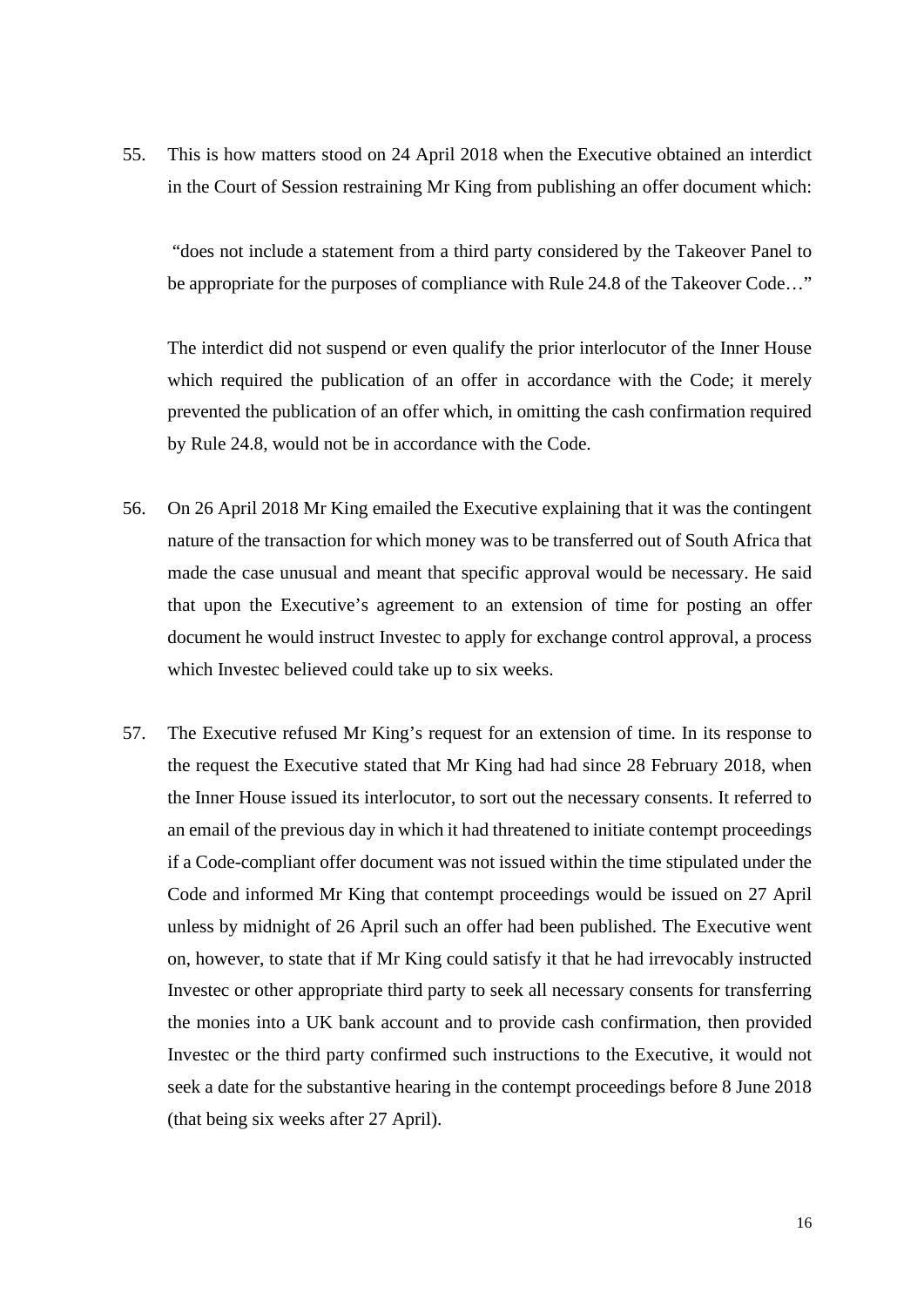- 58. This is how matters stood when the Executive commenced contempt proceedings in the Court of Session on 27 April 2018.
- 59. It is convenient to deal at this point with the Executive's claim, developed in paragraphs 7.12 and 7.13 of its Written Submissions, that between 11 and 23 April and in breach of section 9(a) of the Introduction to the Code, Mr King incorrectly led the Executive to believe that he had engaged Investec to provide the cash confirmation statement and assist in providing South African exchange control authorisation.
- 60. The Committee does not accept that the evidence (including the passages relied upon in witness statements served by the Executive in the contempt proceedings) establishes that Mr King misled the Executive in this respect.
- 61. It is clear that by the time for posting an offer document expired, Mr King had not in fact instructed Investec to assist with exchange control authorisation and had not in fact instructed them to provide cash confirmation against sterling held in the UK. But the evidence does not establish that he had previously given the Executive to believe that he had. We agree that after Mr King's encouraging instruction to Ms Kemp on 12 April 2018, the Executive reasonably believed that Investec would be instructed to give the necessary cash confirmation on the basis of a sterling account opened in the UK, but it was clear from Mr King's emails to the Executive of 18 and 20 April that whether or not a sterling account with Investec in the UK, as distinct from in South Africa, would be opened was still undecided and very much in the air. Accordingly, as the Executive had consistently maintained that holding funds in the UK would inevitably be required for an appropriate party to agree to give cash confirmation, it was apparent that this aspect of the matter was still in doubt.
- 62. Accordingly, while Mr King should have facilitated direct contact between Investec and the Executive and should have raised and addressed the problem of exchange control long before he belatedly raised it on 23 April 2018, the Committee does not conclude that he misled the Executive in the particular respects alleged.
- 63. Failure to obtain cash confirmation from an appropriate party before 26 April 2018, or at least to have procured by then an application for exchange control authorisation to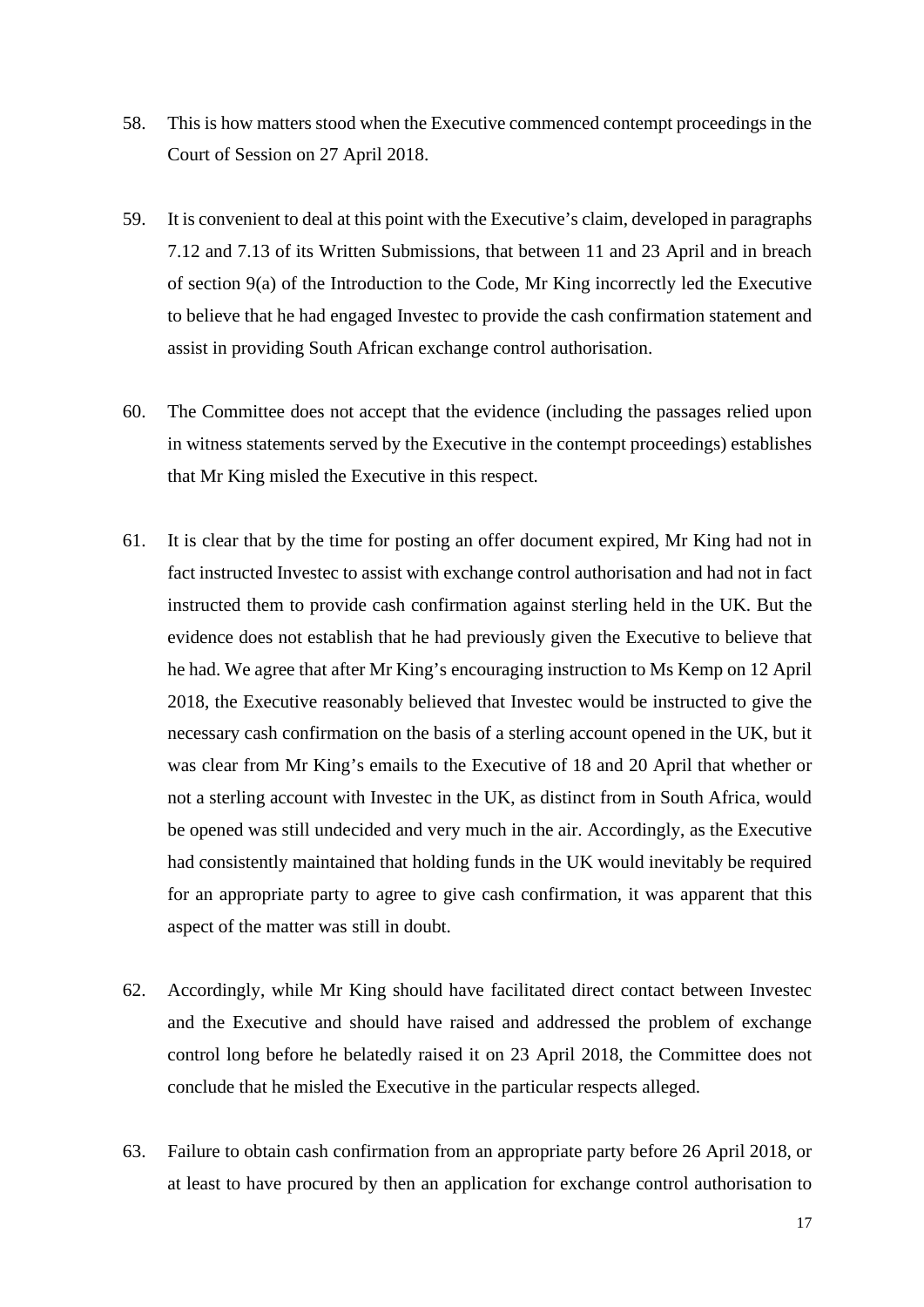enable funds to be transferred to the UK, is, however, a different matter. Had Mr King instructed experienced advisers immediately after the interlocutor of the Inner House on 28 February 2018 all this would have been satisfactorily completed (or at the very least, well advanced) by 26 April 2018. Instead, the Committee is left with the impression that Mr King clung to the hope that he could find some means of publishing an offer document without actually transferring funds to the UK. He also persistently resisted appointing advisers with the requisite experience until forced to do so by the terms of his undertaking to the Court of Session on 30 November 2018. The result was that it was not until 23 April 2018 that he raised with the Executive the need for an exchange control application and the time that this would require.

64. The Committee concludes, therefore, that Mr King was at fault in failing to provide cash confirmation by 26 April 2018, albeit in the circumstances this contravention is by no means as serious as the prolonged failure to announce a Rule 9 offer or to deal with the Executive during its investigation of that matter in the manner required by the Code. Mr King's failure to consult the Executive at an early stage regarding the implications of cash confirmation seems to the Committee to be a complaint that is made out, but it adds very little to the overall picture.

### **THE CONTEMPT PROCEEDINGS**

- 65. As mentioned above, on 26 April 2018 the Executive had offered to hold off from fixing a substantive hearing of the contempt proceedings for six weeks if proof of irrevocable instructions to Investec or an appropriate third party to apply for exchange control authorisation and to provide cash confirmation were produced. In light of this, one would have expected Mr King immediately to set this process in motion. However, he did not do this.
- 66. The date for the substantive hearing of the contempt proceedings was initially fixed for 16 and 17 August 2018. Although the evidence is obscure, it was said by the Executive at the hearing that an application for exchange control to the FSD appears to have been made about a week before the proceedings were due to come on. Although filed, that application does not appear to have been progressed thereafter. Instead, Mr King applied to have the contempt proceedings struck out on the ground that a hearing of the Proof would not be competent without the concurrence of the Lord Advocate. The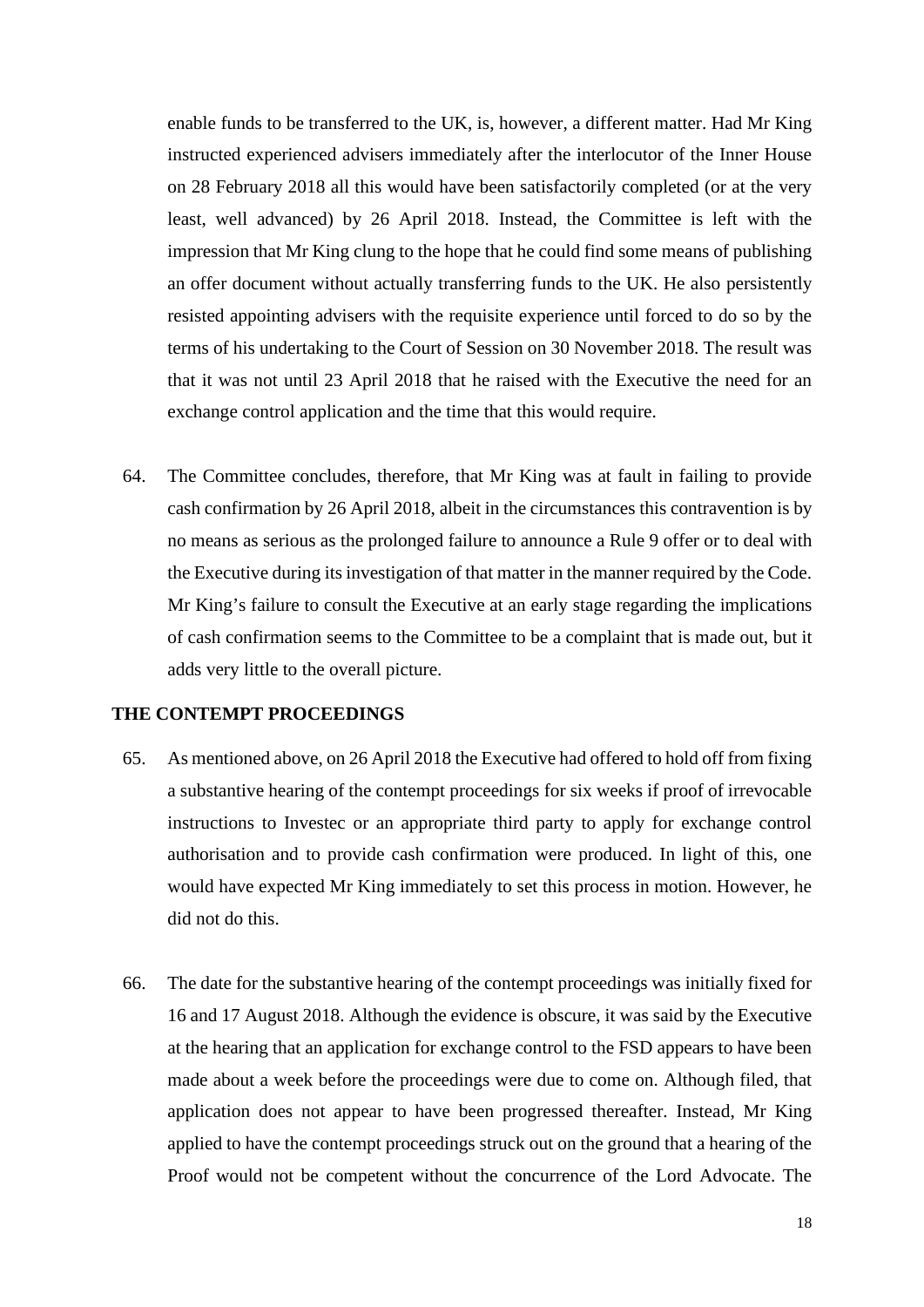attempt failed. On 14 November 2018 Lady Wolffe issued an opinion rejecting the argument that the concurrence of the Lord Advocate was necessary.

- 67. The hearing of the Proof of contempt was heard before Lady Wolffe on 29 and 30 November 2018. The Executive's witnesses completed their evidence and Mr King was in the course of giving his evidence in chief when the proceedings were adjourned upon a series of undertakings by him to the court. In summary, by a series of undertakings Mr King undertook to fix a timetable for instructing a cash confirmer considered appropriate by the Panel, to take as a matter of urgency the steps necessary to obtain exchange control authorisation and to appoint a legal adviser to ensure that the documentation would be in order. These were intended to facilitate the core undertaking given by Mr King to the court which was to ensure that Laird made an offer for Rangers in full compliance with the Code by 17:30 GMT on 25 January 2019. As mentioned in the Introduction to this ruling, Laird duly published the offer on 25 January 2019 exchange control authorisation having been duly obtained within six weeks and cash confirmation from a party acceptable to the Executive having been provided upon funds being made available in the UK.
- 68. Once proceedings for contempt of court had been commenced, Mr King's conduct in continuing to resist or delay complying with the interlocutor of the Inner House was a matter for the Court of Session rather than the Panel. In the event, the Court of Session was content to allow the matter to proceed no further upon Mr King's due performance of the undertakings given by him to the court on 30 November 2018.
- 69. For present purposes, however, events after commencement of contempt proceedings on 27 April 2018 are relevant in so far as they shed light on whether Mr King is someone who is not likely to comply with the Code. They are also relevant in a related sense namely, in so far as they shed light on whether, had he chosen to do so, Mr King could have procured the publication of an offer document in accordance with the Code much earlier.
- 70. The Committee considered carefully the statement made by Mr King at the hearing, including his view that exchange control authorisation for a contingent transaction of this nature was not by any means a foregone conclusion, even when sought in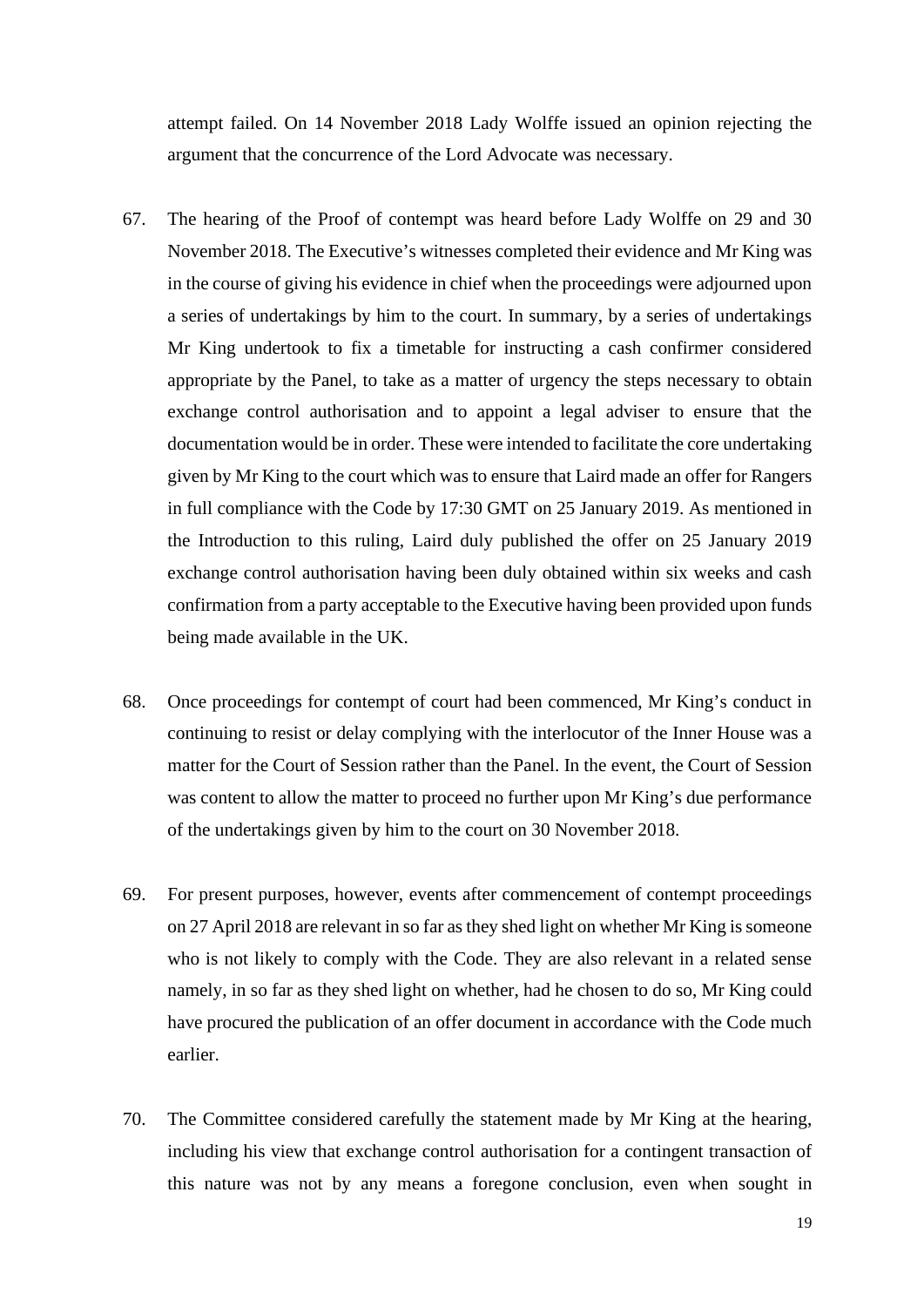performance of undertakings to the court. The fact is, however, as Mr Johnston pointed out, that when the appropriate application was made it was duly granted within the period of six weeks estimated earlier by Investec. The Committee believes it probable that the outcome would have been similar had the same application been made at any time within the previous four years – there is no evidence to suggest otherwise. Indeed, in his statement to us Mr King said that the South African authorities somewhat resented the intervention of a foreign court, a complication that would not have been a factor had Mr King taken the necessary steps to obtain exchange control approval and procure a Rule 9 offer when he ought to have done so.

- 71. Nor did the Committee accept Mr King's claim (supported by Mr Blair) that once the Executive refused to extend time under Rule 24.1 for publishing an offer, it was no longer possible to comply with the interlocutor or interdict of the Court of Session because it was no longer possible to make an offer in accordance with the Code. This seemed to us a specious argument. The interdict restrained publication of an offer which omitted cash confirmation and did not limit or qualify the earlier interlocutor of the Inner House. For its part, the Executive had made it clear that their object both before and after 26 April 2018 was to secure publication of an offer that included cash confirmation. They made it clear that they would accept such an offer. We do not believe that this presented a genuine difficulty for Mr King or was perceived by him as such.
- 72. It seems to the Committee, therefore, that Mr King's conduct after commencement of the contempt proceedings does strengthen the impression of someone determined to avoid performing his obligations under the Code unless compelled to do so.

### **SANCTIONS**

73. The Committee has carefully considered all the oral and written submissions made to it along with Mr King's statement at the hearing. We have also had regard to a letter from the directors of Rangers emphasising all that Mr King has done for the club and praising his service as chairman, a period of service which began at a time of acute financial crisis. We have also borne in mind the Disciplinary Proceedings Note which the Executive takes into account in deciding whether to take disciplinary action and in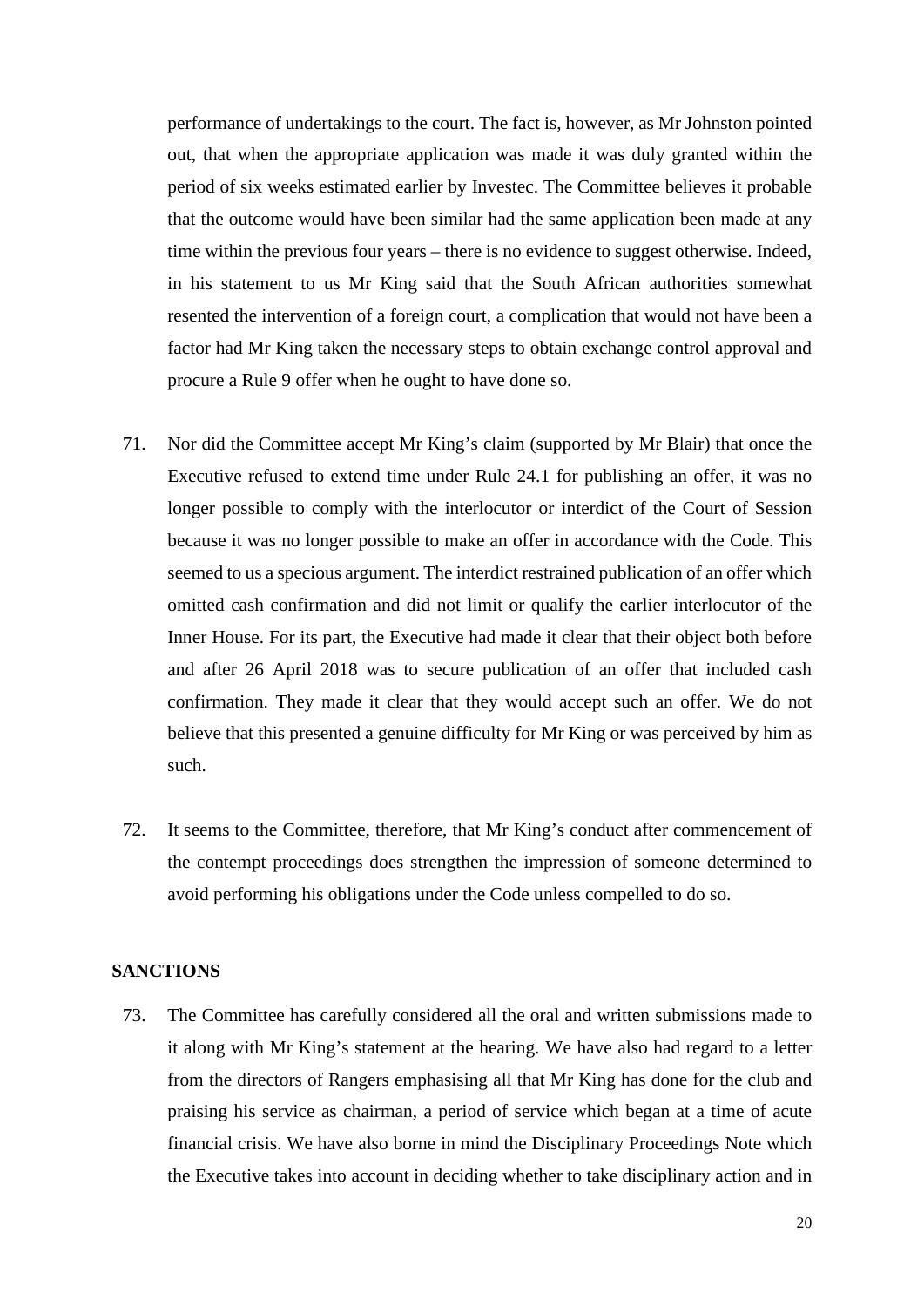proposing sanctions, including in particular the criteria set out in the Disciplinary Proceedings Note as relevant to choice of sanctions.

- 74. In light of the respective positions of the parties, we have asked ourselves the following questions:
	- (i) In our opinion is Mr King an offender who is not likely to comply with the Code and whose conduct merits cold-shouldering by professional bodies regulated by the Financial Conduct Authority?
	- (ii) If so, for what period should that sanction apply?
- 75. Whether someone is unlikely to comply with the Code must involve drawing an inference from proven past behaviour. What the Committee has to do in a case such as the present is determine whether the respondent's proven or admitted misconduct demonstrates a propensity to disregard the Code and if so to weigh that propensity against any undertaking from the respondent to comply in the future. The seriousness and persistence of proven contraventions must, realistically, also be an important factor in forming an opinion as to the likelihood of future compliance.
- 76. From its earlier analysis in this ruling of the contraventions that it has found established, the Committee concludes that Mr King's behaviour shows a clear propensity to disregard the Code and to comply with its Rules only when forced to do so by enforcement proceedings in the courts.
- 77. In summary, Mr King knew that in causing NOAL to acquire the holdings of Artemis and Miton on 2 January 2015 (along with some of River & Mercantile's shares) he was, at least in the opinion of the party with whom he was acting in concert, incurring an obligation to make a Rule 9 offer. Yet he went ahead without consulting the Executive as to the implications of what he intended doing. When the Executive started to investigate, Mr King falsely denied any prior co-ordination between himself and the Letham group while at the same time failing to produce recent emails which he must have known would point strongly to concerted action of the sort he was denying. Mr King then ignored the ruling of the Board that he make a Rule 9 offer, thereby compelling the Executive, for the first time in the Takeover Panel's history, to have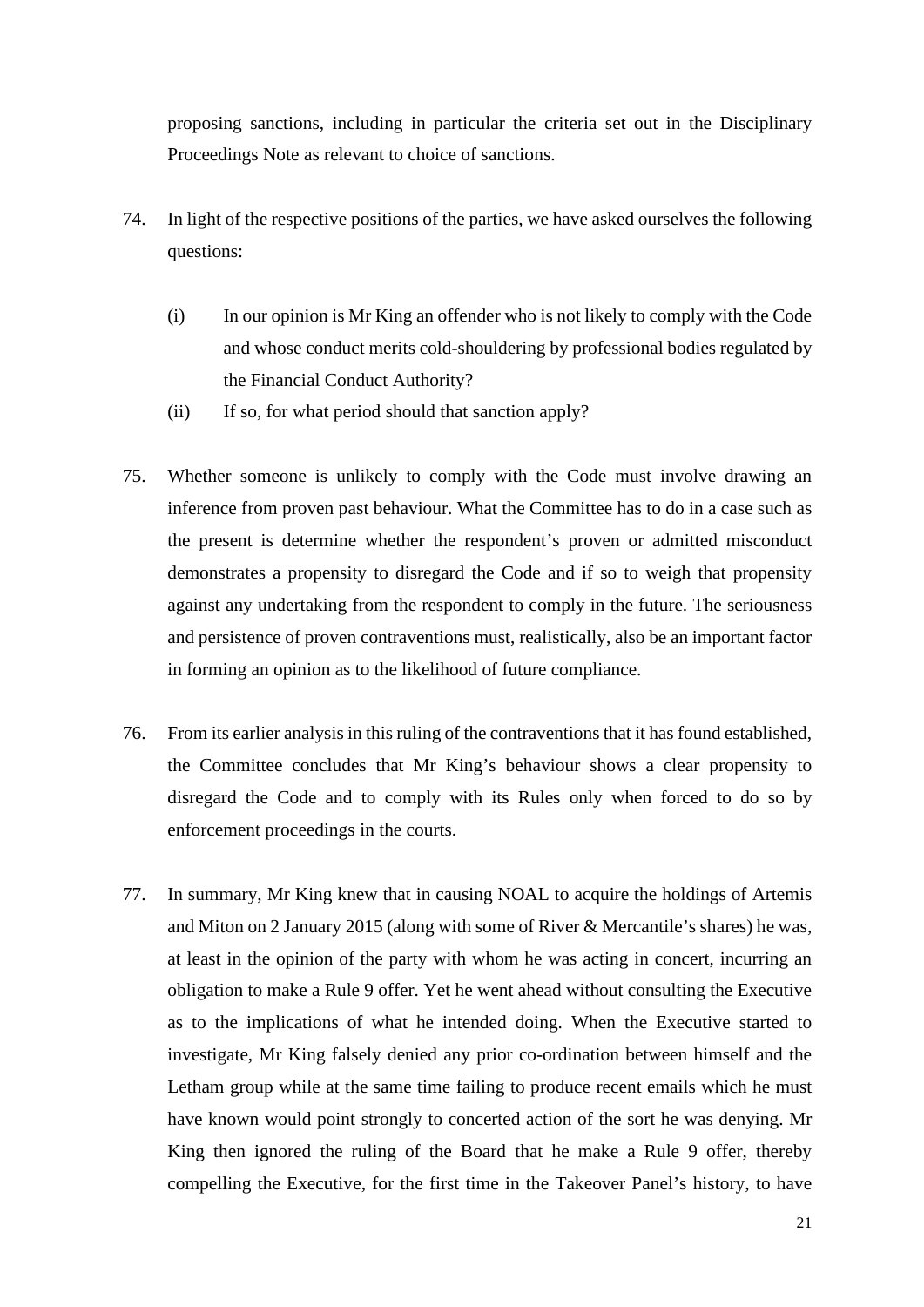recourse to the courts to enforce compliance with a ruling. Mr King then resisted enforcement on a ground rejected by the Court of Session namely, that he was unable to access the funds necessary to satisfy a Rule 9 offer, his assets being managed by trustees who acted independently and did not do his bidding. Yet when finally ordered by the Inner House to announce a Rule 9 offer he was able fairly promptly to arrange for Laird to be put in funds.

- 78. The Committee's conclusion from this pattern of conduct is that Mr King complies with the Code only when enforcement by the courts leaves him with no other choice, an impression which, in respects explained above, was strengthened by his conduct during the contempt proceedings.
- 79. The Committee does not dismiss Mr King's offer of an undertaking to comply with the Code in future, but it has to weigh that undertaking against the propensity revealed by his previous conduct and the practical difficulty in enforcing any such undertaking.
- 80. The Committee is, therefore, of the opinion that the pattern of conduct summarised above shows in its opinion that Mr King is someone who is unlikely to comply with the Code. While, as the Committee has found, there was also a contravention of Rule 24.8 of the Code (cash confirmation) our opinion as to the likelihood of future noncompliance takes no account of that.
- 81. We would also add that Mr King's prolonged refusal to procure a Rule 9 offer, along with his conduct in dealing with the Executive during its initial investigation into a possible concert party, were offences of the utmost seriousness for which a statement of public censure would not be a sufficient sanction.
- 82. It remains to determine the duration of the sanction. In doing so we have tested our conclusions against the two previous cases in its history in which the Takeover Panel has fixed the duration of a cold-shouldering sanction.
- 83. In Mr King's favour it should be said that before the events under consideration at this hearing he had committed no contraventions of the Code. He had no previous disciplinary record. It must also be said that his investment in Rangers was at no stage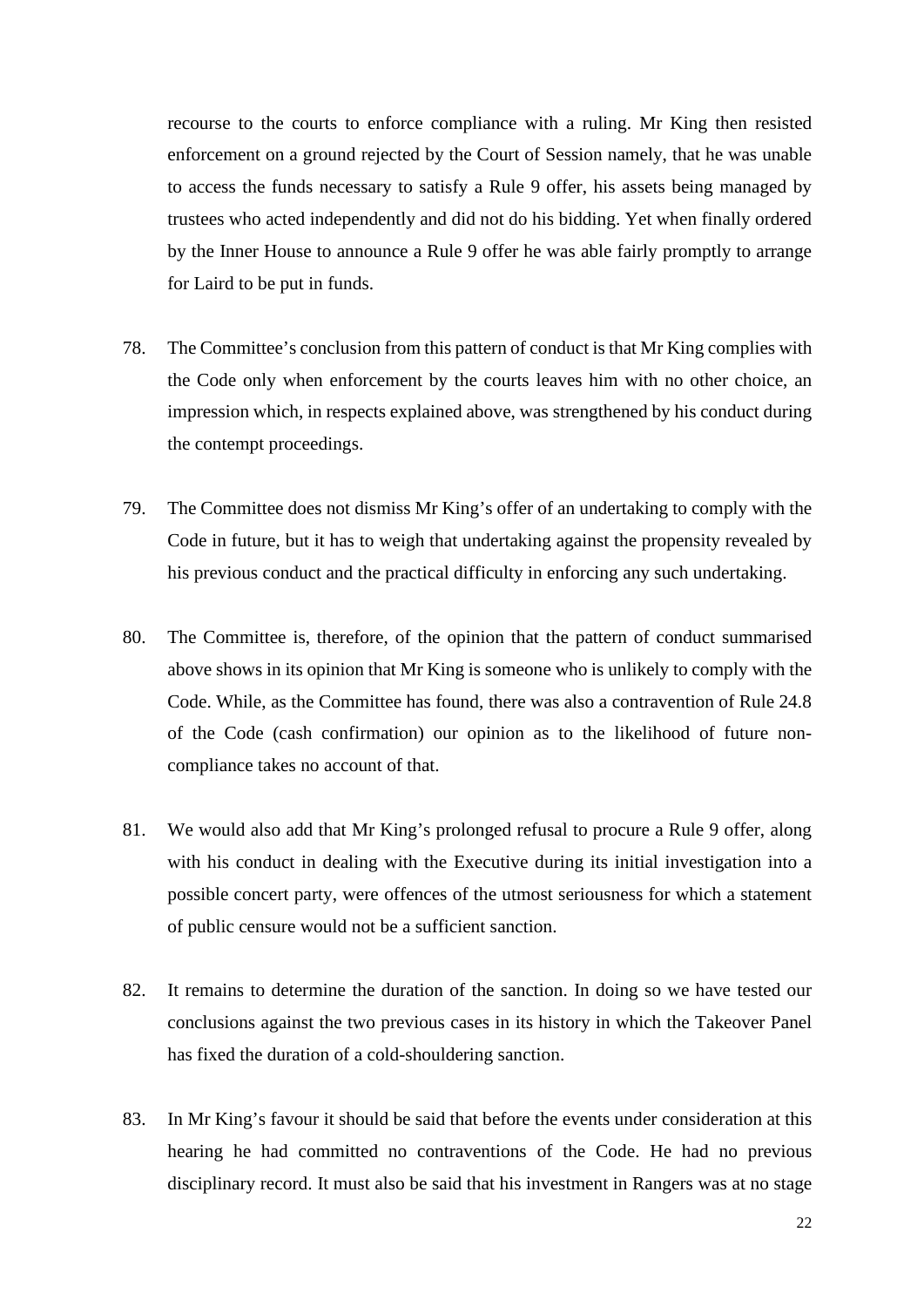motivated by the prospect of financial gain or commercial advantage. Quite the opposite, Mr King has invested substantial amounts of money in Rangers solely for love of the club, having already invested and lost large amounts before the events in question at this hearing.

- 84. It is also not clearly established that Mr King's failure to procure a Rule 9 offer prevented shareholders who would otherwise have taken the opportunity to exit and sell their shares from doing so. It is true that after Rangers' de-listing from AIM in March 2015 its shares have only been saleable on a matched bargain basis; so a Rule 9 offer would have provided a means of realising shares which were otherwise relatively illiquid. Against this, however, is the fact that the Rule 9 offer price was 20 pence per share, a price which appears to have been significantly below the prices at which Rangers shares were trading throughout the period in question, at least until pre-existing holdings were diluted by the placement that occurred in September 2018. Although when it was finally made the offer achieved 47.12% acceptances (when aggregated with the shares already owned or controlled by the concert party) and was, therefore, close to becoming unconditional, against this, Mr Blair contended that the relatively high take-up was due to dilution of the share price following the share issue of September 2018.
- 85. In summary, there is no clear evidence of significant detriment to Rangers shareholders.
- 86. Against this the Committee has to set all the factors summarised above as indicating Mr King's propensity to disregard the Code. In short, the contravention of Rule 9 was an offence of the utmost gravity in which Mr King persisted until he was constrained by court order to comply. In the meantime, Mr King ignored a ruling of the Board. In the event, just over four years elapsed between the acquisition of a controlling stake by Mr King's concert party and the publication of a Rule 9 offer.
- 87. In the circumstances the Committee concludes that Mr King should be cold-shouldered for a period of four years. Accordingly, the Committee declares in accordance with section  $11(b)(v)$  of the Introduction to the Code that in its opinion Mr King is someone who is not likely to comply with the Code. This sanction and the cold-shouldering which it triggers will remain effective for four years from the date of this ruling. For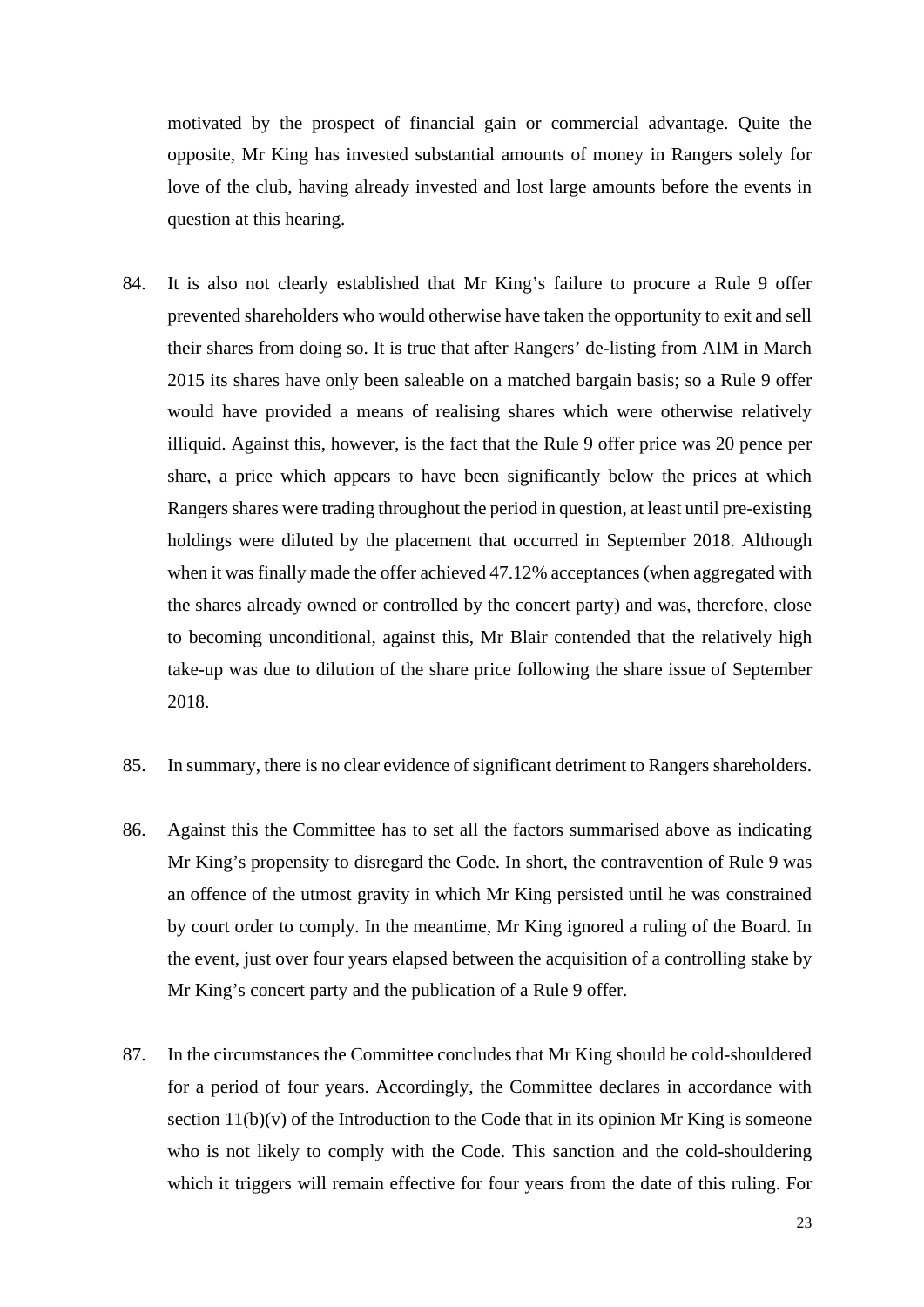the avoidance of doubt it should be said that other than in the unlikely event that the holding in Rangers which Mr King owns or controls reaches a size that enables him to control Rangers personally, the sanction will apply to Mr King as an individual and not to Rangers.

88. The ruling was delivered to the parties on 2 October 2019. Pursuant to Rule 7.1 of its own Rules of Procedure the Committee set the time for lodging a Notice of Appeal to the Board as 17:00 on Friday 4 October 2019. No appeal was lodged within that time.

11 October 2019